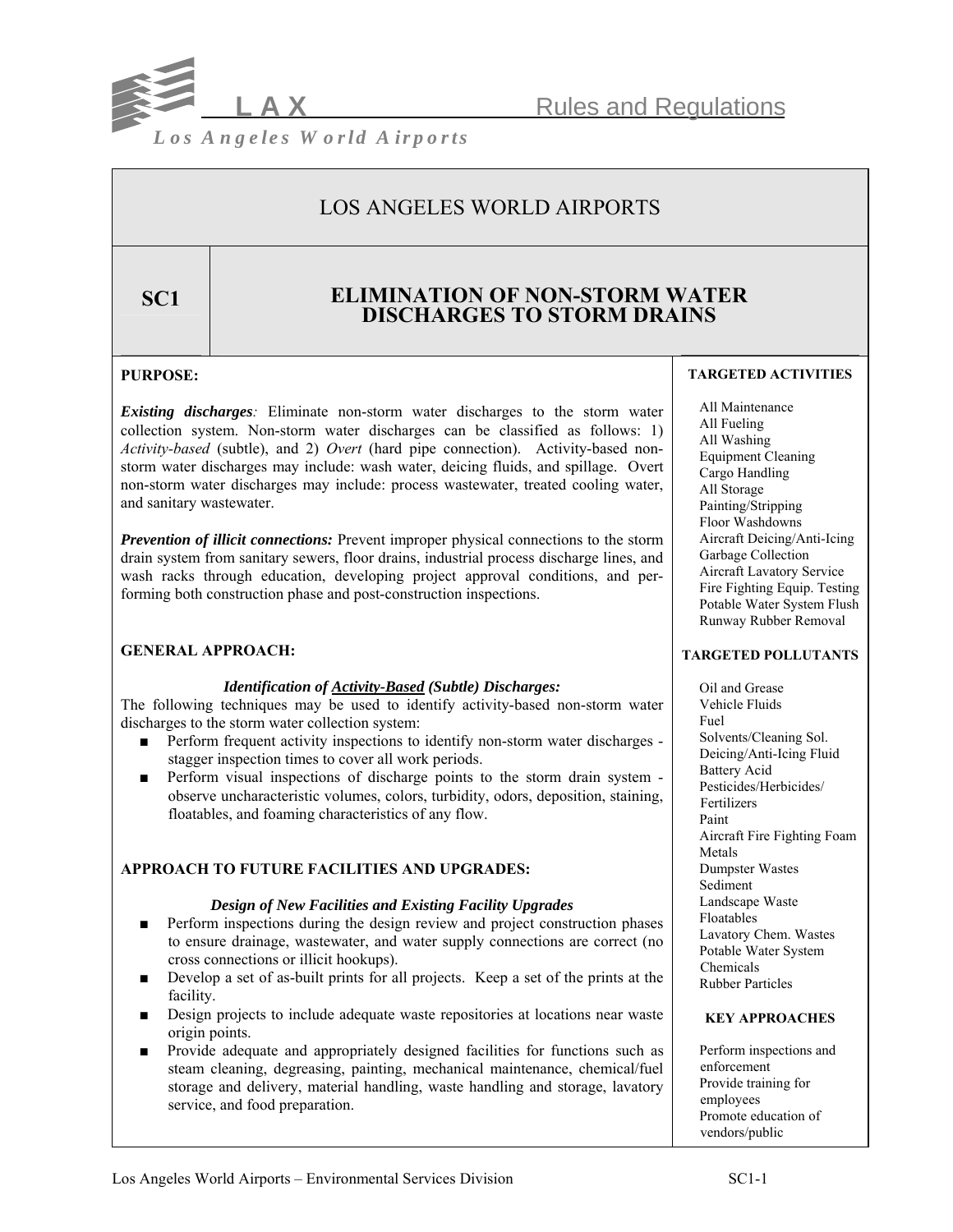

## LOS ANGELES WORLD AIRPORTS

## **SC1 ELIMINATION OF NON-STORM WATER DISCHARGES TO STORM DRAIN**

## **APPROACH TO EXISTING FACILITY ACTIVITIES:**

## *Operational Considerations*

- Use "dry" cleaning and surface preparation techniques where feasible.
- Limit the availability of outdoor water supplies (hose bibs).
- Post signs at outdoor water sources stating the appropriate uses and discouraging uses which would introduce pollutants to the storm drain system/receiving waters.

## *Contingency Response*

- Develop and implement a Spill Prevention Control and Countermeasure (SPCC) Plan, if required under guidelines set forth in 40 CFR, Section 112.3(a), (b).
- Maintain adequate supplies of spill response equipment and materials in accessible locations near areas where spills may be likely to occur.

## *Inspection and Training*

- Inspect waste containers frequently for leaks and proper closure seal.
- Develop employee training programs which emphasize the proper disposal procedures for operations-derived wastes.
- Provide the appropriate level of employee training in the following areas: spill response and prevention, storm water pollution prevention education (see SC-10 for storm water pollution education approaches), right-toknow awareness training, and hazardous materials management.

## **REQUIREMENTS:**

■ Capital and O&M costs associated with the elimination of non-storm water discharges can be high.

## **LIMITATIONS:**

- Storm drain documentation for many facilities is not up-to-date.
- Activity-based (subtle) non-storm water discharges from a particular facility are typically sporadic, transient, and often require frequent inspections to detect.

## **RELEVANT RULES AND REGULATIONS:**

Industrial Activities Storm Water General Permit, April 17, 1997 .40 CFR 110.3 Discharge of Oil .40 CFR 112 Oil Pollution Prevention (SPCC/OPA Plans) .40 CFR 117.3 Determination of Reportable Quantities for a Hazardous Substance .40 CFR 122-124 NPDES Regulations for Storm water Discharges .40 CFR 401 Effluent Limitation Guidelines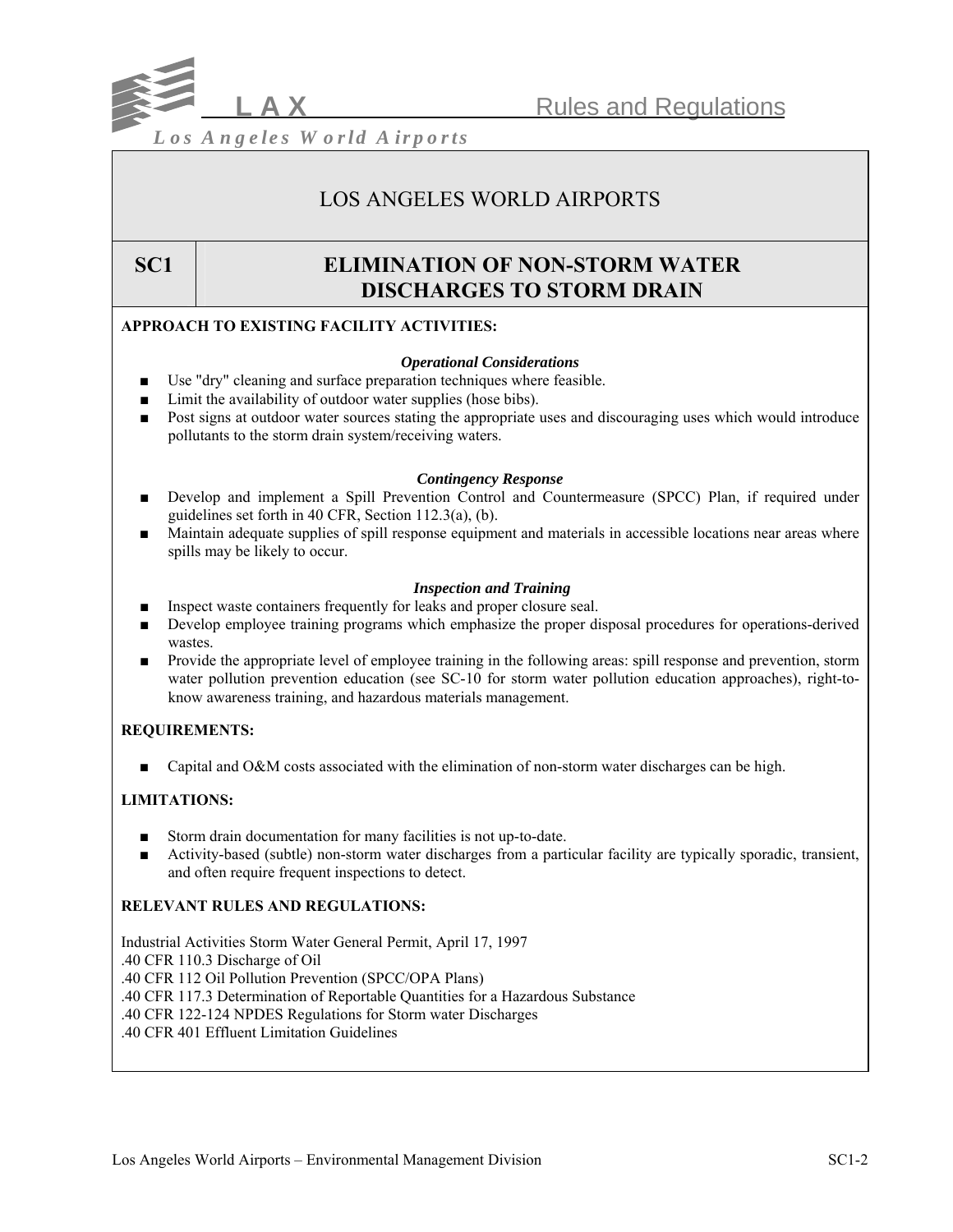

## LOS ANGELES WORLD AIRPORTS

## **SC2** AIRCRAFT, GROUND VEHICLE AND **EQUIPMENT MAINTENANCE**

## **PURPOSE:**

Prevent or reduce the discharge of pollutants to storm water from aircraft, vehicle, and equipment maintenance and repair, including ground vehicle and equipment painting/stripping and floor washdowns.

## **APPROACH TO FUTURE FACILITIES AND UPGRADES:**

### *Design of New Facilities and Existing Facility Upgrades*

- Provide covered maintenance areas when designing new facilities or upgrading existing facilities. Utilize indoor areas, lean-tos, or portable covers.
- Locate outdoor maintenance areas so minimal quantities of runoff cross the site.
- Include appropriate storm water quality structures (oil/water separators, sumps, first flush diversion basins, etc. - see TC-1 for further information regarding treatment control BMPs) in the design of outdoor maintenance areas.

## **APPROACH TO EXISTING FACILITY ACTIVITIES:**

#### *Operational Considerations*

Implement the following to the maximum extent practicable.

## *Good Housekeeping*

■ Use drip pans.

- Use absorbent materials at potential problem areas. Adequately collect/remove absorbent materials from area after use and dispose of them in an appropriate manner.
- Drain and crush oil filters (and oil containers) before recycling or disposal. Store crushed oil filters and empty lubricant containers in a leak-proof container covered if outdoors.
- Label storm drain inlets to indicate they are to receive no wastes. Do not hose down work areas to the storm drainage system or use concrete cleaning products unless the storm drain inlet is blocked and wash water is collected and properly disposed of through a permitted sewer connection. As an alternative, use mops, dry sweeping compound, or contract professional cleaning services. Confirm the use of appropriate disposal practices by contract cleaning services.
- Drain and properly dispose of all fluids and remove batteries from salvage aircraft, vehicles, and equipment.

## **TARGETED ACTIVITIES**

Aircraft Maintenance

Vehicle Maintenance

Equipment Maintenance

#### **TARGETED POLLUTANTS**

Oil and Grease

Vehicle Fluids

 Solvents/Cleaning **Solutions** 

Fuel

Battery Acid

Paint

## **KEY APPROACHES**

Conduct maintenance indoors, or in covered area.

Prevent wash water discharges to the storm drain

Clean catch basins regularly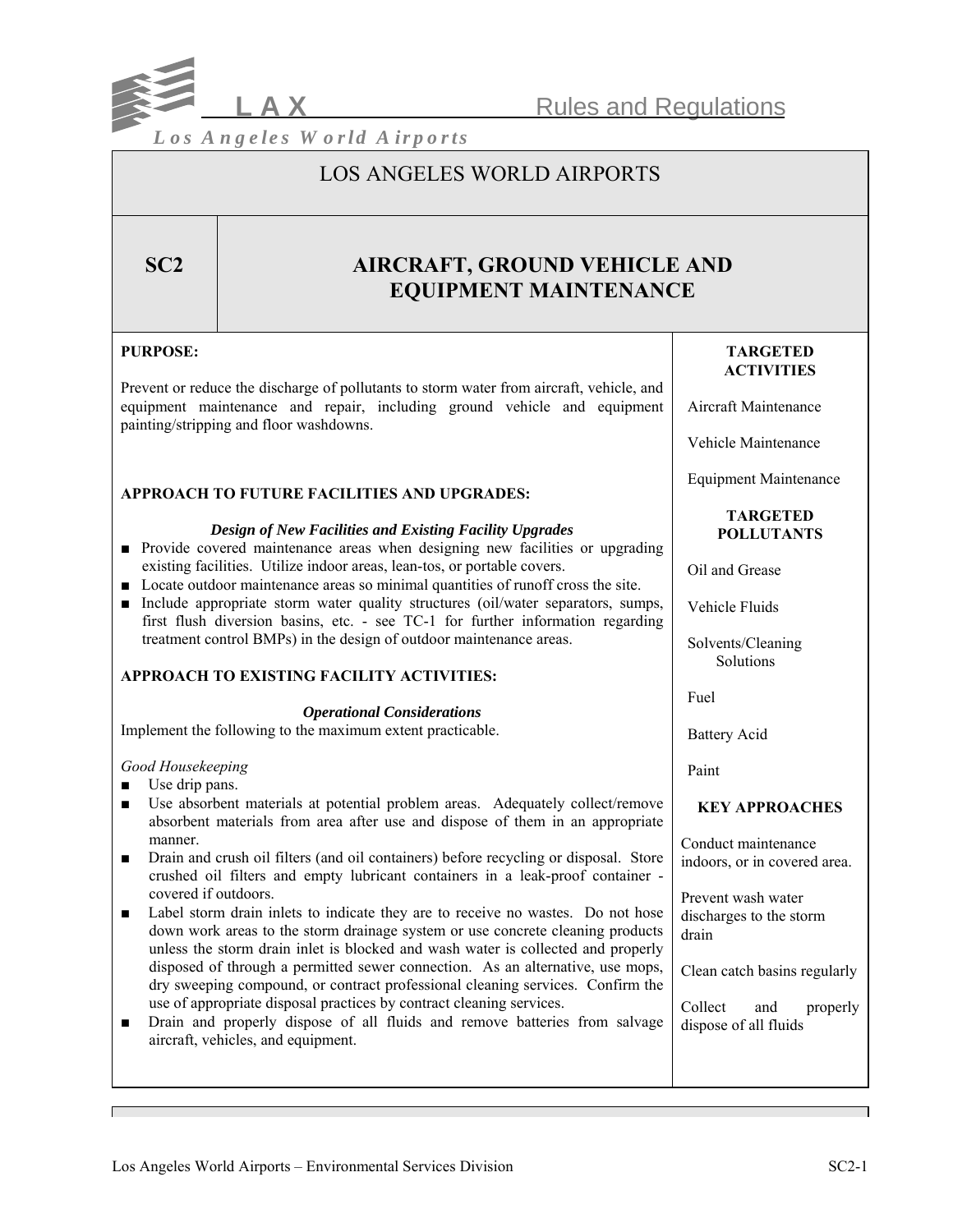

## LOS ANGELES WORLD AIRPORTS

## **SC2** AIRCRAFT, GROUND VEHICLE AND **EQUIPMENT MAINTENANCE**

## *Good Housekeeping, cont.*

- Recycle or properly dispose of the following: greases, oils, antifreeze, brake fluid, cleaning solutions, hydraulic fluid, batteries, transmission fluid, and filters.
- Use biodegradable products and substitute materials with less hazardous properties where feasible.

#### *Physical Site Usage*

- Where feasible, move maintenance activities indoors or provide cover over work area.
- Use designated washing, steam cleaning, and degreasing areas to clean equipment.
- Store mechanical parts and equipment that may yield even small amounts of contaminants (e.g., oil or grease) under cover and away from drains.

#### *Structural Controls*

- Equip maintenance and cleaning areas with runoff controls that prevent discharge to storm sewers.
- Install and maintain catch basin filter inserts that assist in the removal of oil and grease, sediments and floatables.

#### *Maintenance*

- Maintain clean equipment by eliminating excessive amounts of external oil and grease buildup. Use waterbased cleaning agents or non-chlorinated solvents to clean equipment.
- Regularly clean any catch basins that receive runoff from a maintenance area, especially after larger storms.
- Inspect, clean and maintain sump and oil/water separators, if necessary.

## *Contingency Response*

- Maintain adequate supplies of spill response equipment and materials in accessible locations near areas where spills may be likely to occur.
- Furnish all maintenance vehicles with adequate supplies of spill response materials and appropriate spill response procedures.

#### *Inspection and Testing*

- Provide the appropriate level of employee training in the following areas: spill response and prevention, storm water pollution prevention education (see SC-10 for storm water pollution education approaches), right-to-know awareness training, and hazardous materials management.
- Provide employee storm water quality awareness training.
- Develop regular maintenance and inspection programs for oil/water separators.
- Characterize wastes collected from oil/water separators. Provide appropriate employee training.

## **REQUIREMENTS:**

- Capital and O&M costs should be low but will vary depending on the size of the facility. Costs associated with diversion basins can be high.
- Maintenance costs should be low.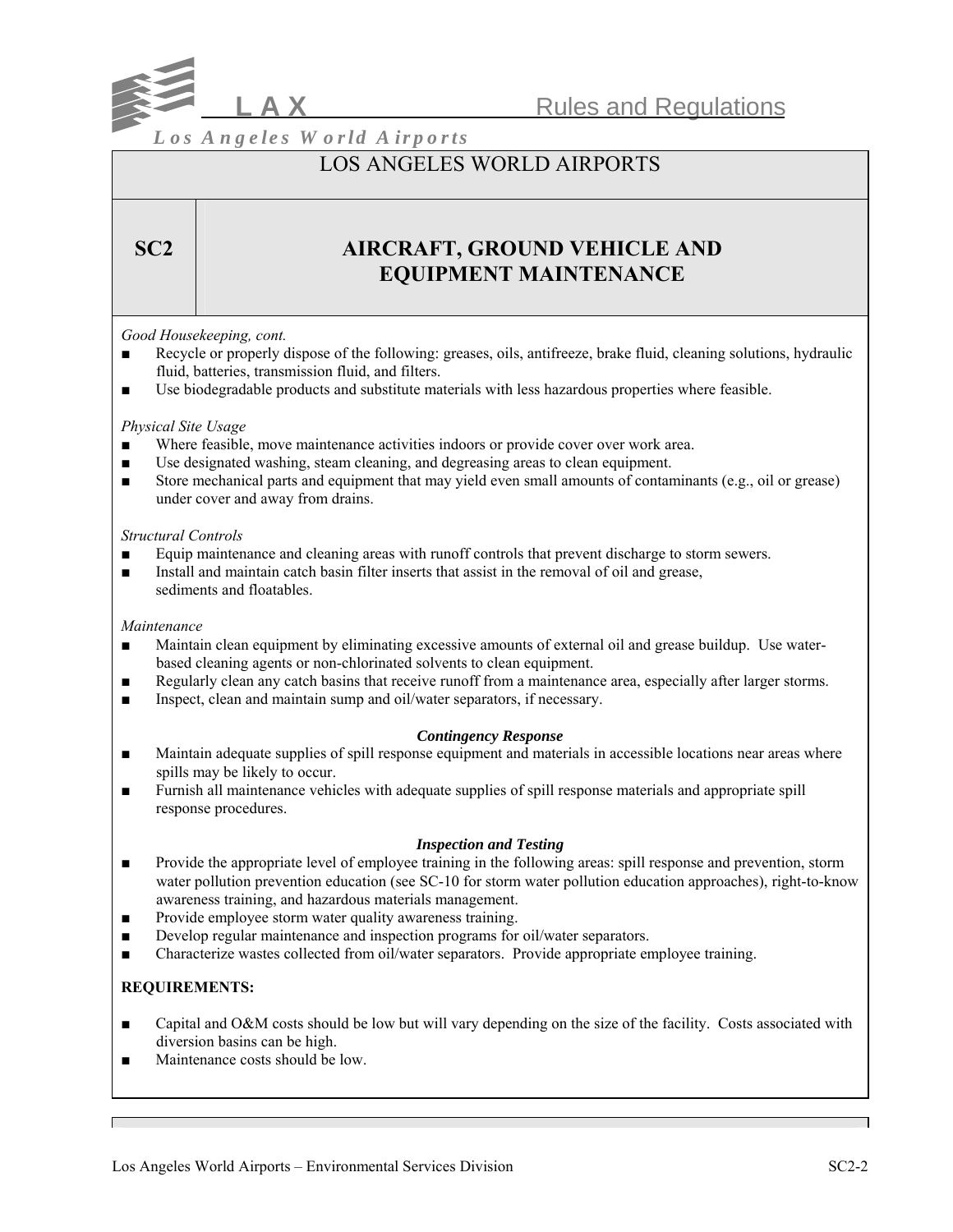

## LOS ANGELES WORLD AIRPORTS

## **SC2** AIRCRAFT, GROUND VEHICLE AND **EQUIPMENT MAINTENANCE**

## **LIMITATIONS:**

- Size, space and time limitations may preclude all work being performed indoors.
- Identification of engine and equipment leakage points may require the use of solvents or other cleaners to remove external accumulations of oily grime.

## **RELEVANT RULES AND REGULATIONS**:

Industrial Activities Storm Water General Permit, April 17, 1997

.40 CFR 110.3 Discharge of Oil

.40 CFR 117.3 Determination of Reportable Quantities for a Hazardous Substance

.40 CFR 122-124 NPDES Regulations for Storm Water Discharges

.40 CFR 401 Effluent Limitation Guidelines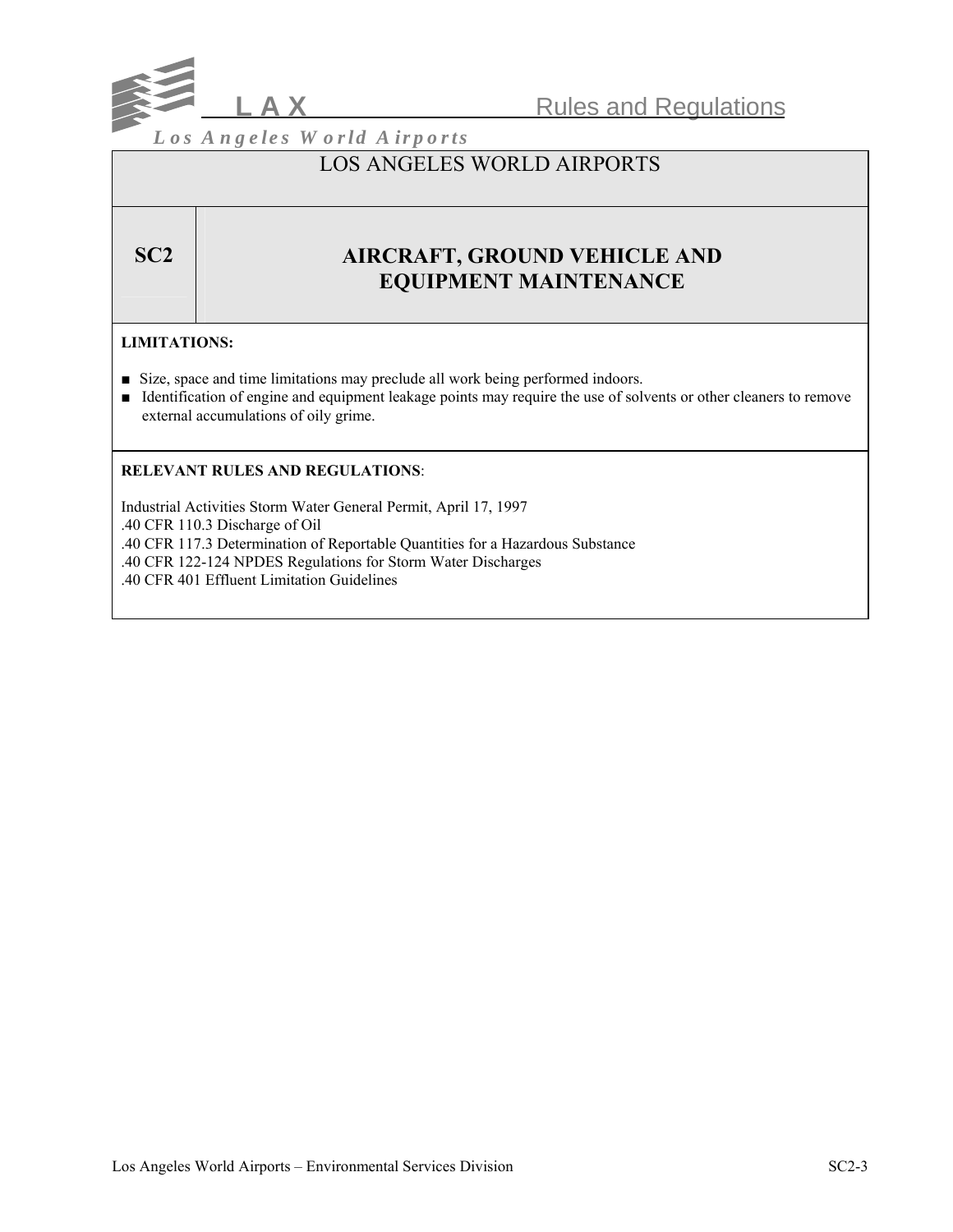

## LOS ANGELES WORLD AIRPORTS

## **SC3** AIRCRAFT, GROUND VEHICLE, AND EQUIPMENT FUELING

## **PURPOSE:**

Prevent fuel spills and leaks, and reduce their impacts to storm water.

## **APPROACH TO FUTURE FACILITIES AND UPGRADES**:

#### *Design of New Facilities and Existing Facility Upgrades*

- Design fueling areas to prevent the run-on of storm water and the runoff of spills by employing the following approaches:
	- Cover the fueling area if possible.
	- Use a perimeter drain or slope the fueling area to a dead-end sump or oil/water separator.
	- Pave the fueling area with concrete rather than asphalt.
- If storm water runoff from fueling areas is not collected, install an appropriately sized oil/water separator. Regulatory agency approvals are required.
- Install and maintain vapor recovery systems where required and/or appropriate.
- Existing underground fuel storage tanks should be upgraded with leak detection, spill containment, and overfill protection in advance of December 22, 1998, the federal regulatory deadline. This is relevant to storm water regulations due to the potential for contamination of surface soils or waters that could be transported by storm water runoff.
- Design facilities to include secondary containment where required and/or appropriate.

## **APPROACH TO EXISTING FACILITY ACTIVITIES:**

## *Operational Considerations*

Implement the following to the maximum extent practicable.

## *Good Housekeeping*

- Fuel pumps intended for vehicular use (not aircraft) should be posted with signs stating "No Topping Off" to prevent overflow.
- Use absorbent materials and spot cleaning for small spills; do not hose down the area unless the storm drain is blocked and drainage is collected by vacuum truck and disposed of through a permitted connection to the sanitary sewer.
- Properly dispose of any fuel spills and leaks. Vacuum equipment/trucks are recommended for collection. Always dispose of materials in an approved manner; use an approved treatment facility through a permitted connection. Never discharge materials to a catch basin or storm drain.

## **TARGETED ACTIVITIES**

Aircraft Fueling

Vehicle Fueling

Equipment Fueling

#### **TARGETED POLLUTANTS**

Fuel

## **KEY APPROACHES**

 Install berms or curbing around fueling areas

 Use absorbent materials and/or vacuum equipment for spills

 Install proper equipment for fuel dispensing and tank monitoring to prevent spills, leaks and overflows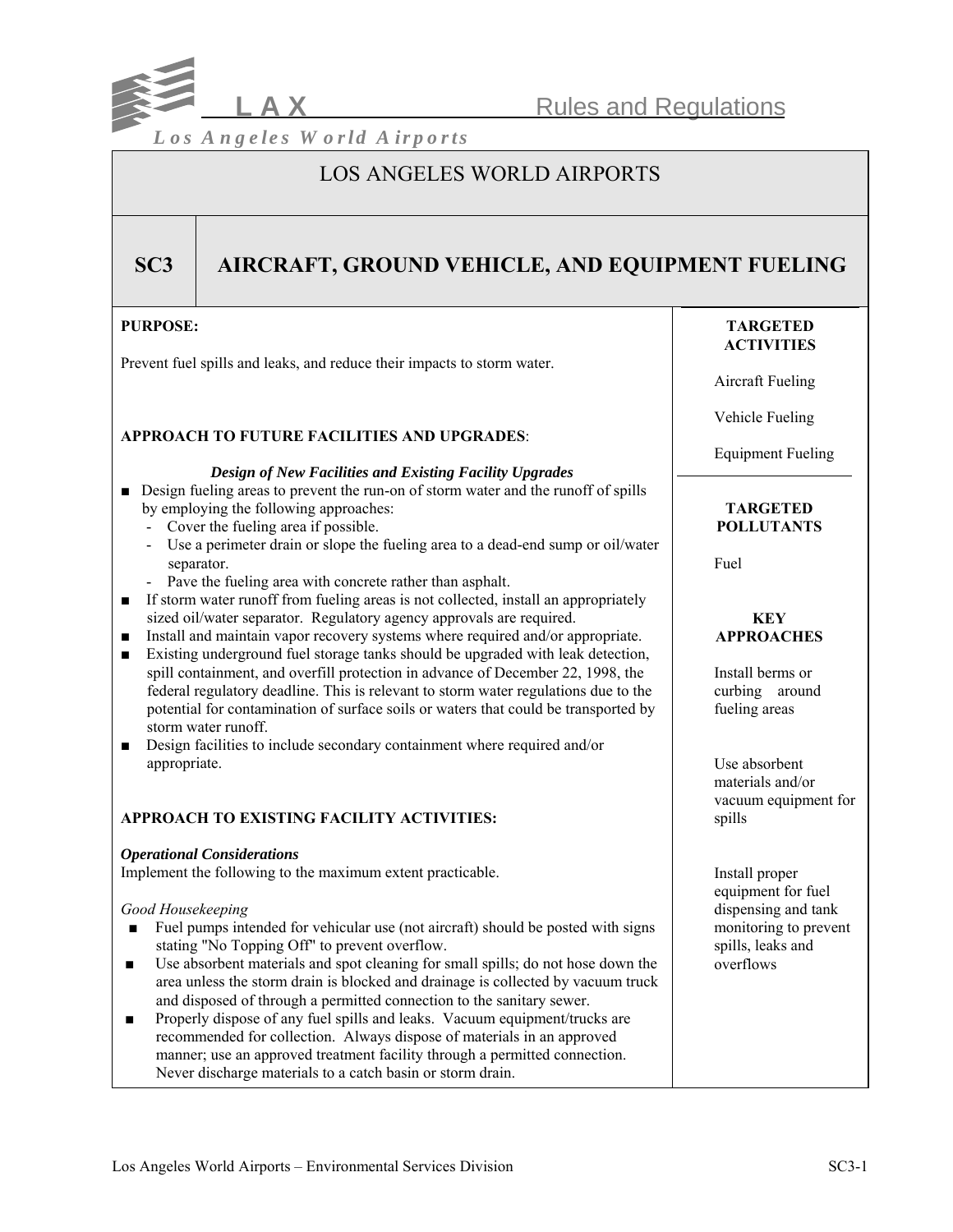

## LOS ANGELES WORLD AIRPORTS

# **SC3 AIRCRAFT, GROUND VEHICLE AND EQUIPMENT FUELING**

## *Good Housekeeping (contd.)*

- Use pigs/mats over catch basins during fueling activity.
- Manage the disposal of water that collects in fuel tanks and fueling hydrant sumps according to state and federal regulations.

## *Physical Site Usage*

Avoid mobile fueling of equipment wherever feasible; fuel equipment at designated fueling areas.

## *Structural Controls*

- *Cover the fueling area if possible.*
- Divert storm water runoff away from fueling area to avoid storm water contact with contaminated surfaces through the use of berms or curbing.
- Install gate valves at catch basins for use during fueling activity.
- Employ secondary containment or cover when transferring fuel from a tank truck to a fuel tank.

## *Equipment*

- Provide appropriate monitoring for tanks containing fuel, such as:
	- Level indicators and gauges.
	- Overfill protection with alarms.
	- Interstitial leak detection for double-walled tanks.
	- Routine inspection/lockout for drainage valves for tank containment areas.
- Fuel dispensing equipment should be equipped with "breakaway" hose connections that will provide emergency shutdown of flow should the fueling connection be broken through movement.
- Automatic shut-off mechanisms should be in place on fuel tankers. These valves should remain in the closed position unless manually opened during fueling.

## *Maintenance*

Inspect, clean and maintain sumps and oil/water separators at appropriate intervals.

## *Contingency Response*

- Develop and implement a Spill Prevention Control and Countermeasure (SPCC) Plan if required under guidelines set forth in 40 CFR, Sections 112.3(a), (b).
- Maintain adequate supplies of spill response equipment and materials in accessible locations near areas where spills may be likely to occur.
- Furnish adequate spill response information, equipment and materials on all fueling vehicles.

## *Inspection and Training*

- Inspect fueling areas and storage tanks regularly. Record all maintenance activities and inspections relating to fueling equipment and containers in a logbook.
- Underground fuel storage tanks should be tested as required by federal and state laws. Provide the appropriate level of spill response training to personnel to address all types of potential spills.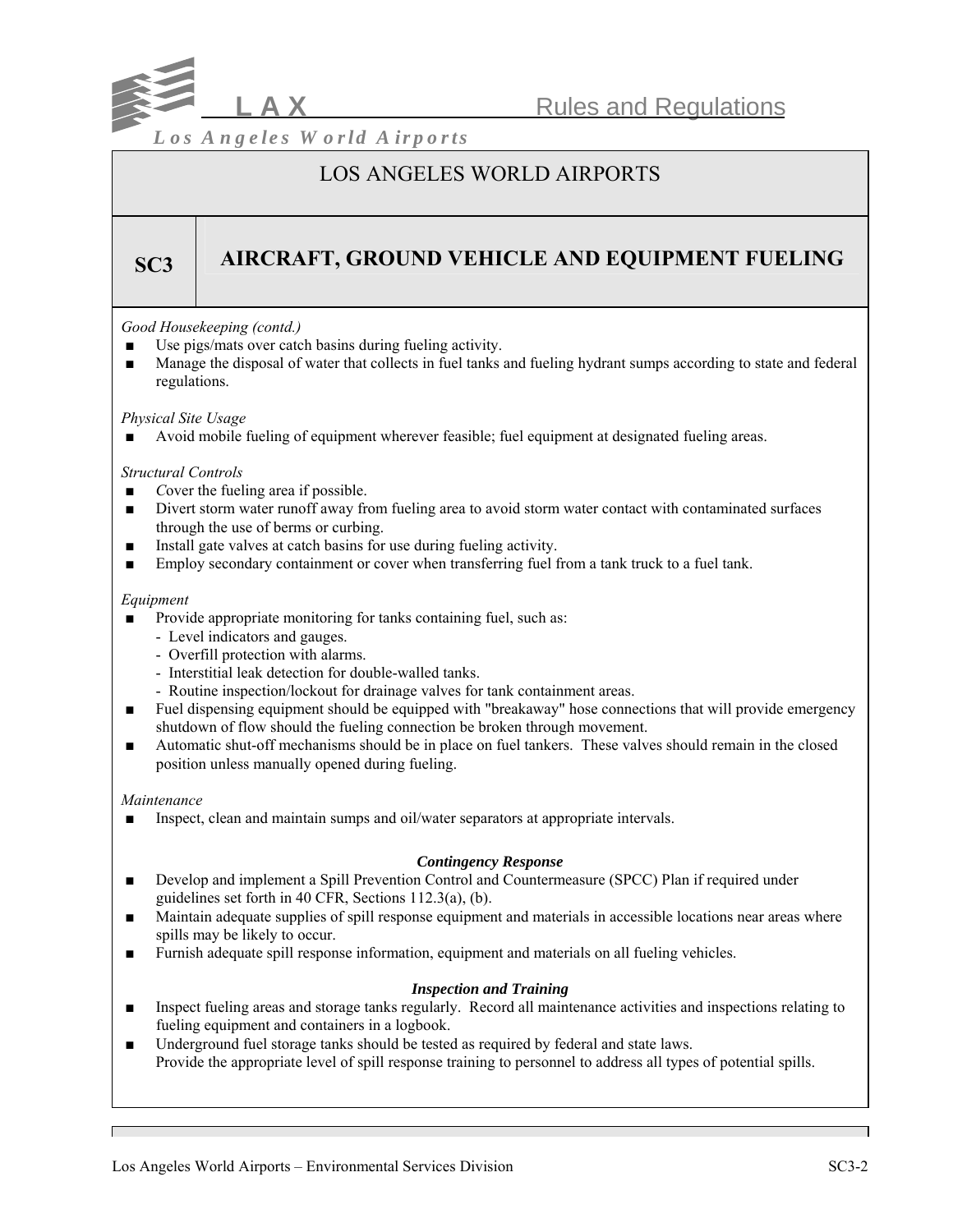

## LOS ANGELES WORLD AIRPORTS

# **SC3** | AIRCRAFT, GROUND VEHICLE, AND EQUIPMENT FUELING

## **REQUIREMENTS:**

■ The cost of retrofitting existing fueling areas to minimize storm water contamination can be high. Practical design concepts such as incorporating extruded curb along the upstream side of facilities to prevent run-on of storm water can be of modest cost.

## **LIMITATIONS:**

■ Properly sized and installed oil/water separators must be regularly maintained to be effective (see TC-1 for a description of management practices relating to oil/water separator operations and maintenance).

## **RELEVANT RULES AND REGULATIONS:**

Industrial Activities Storm Water General Permit, April 17, 1997 .40 CFR 110.3 Discharge of Oil .40 CFR 112 Oil Pollution Prevention (SPCC OPA/Plans) .40 CFR 117.3 Determination of Reportable Quantities for a Hazardous Substance .40 CFR 122-124 NPDES Regulations for Storm Water Discharge .40 CFR 401 Effluent Limitation Guidelines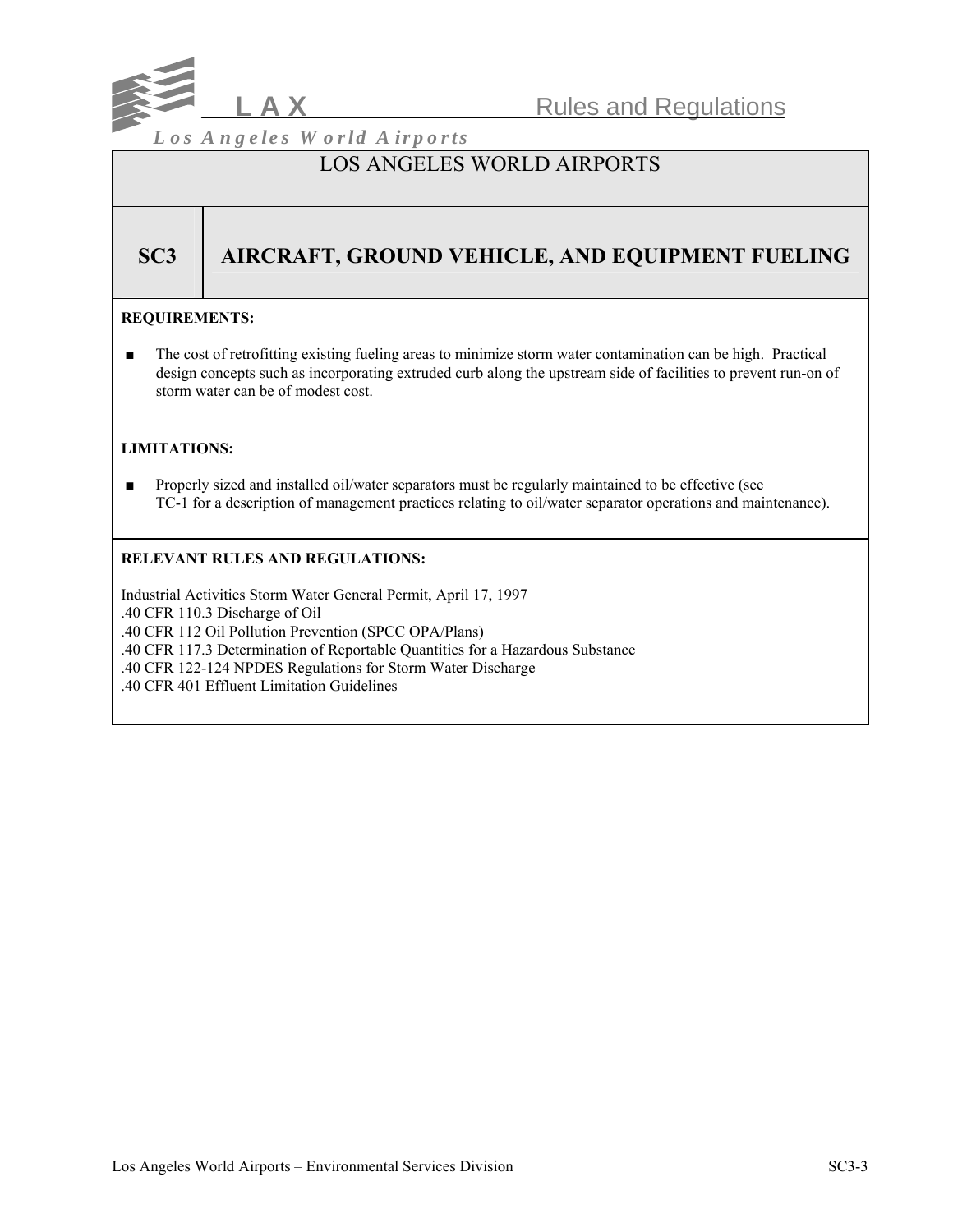

## LOS ANGELES WORLD AIRPORTS

## **SC4 AIRCRAFT, GROUND VEHICLE AND EQUIPMENT WASHING**

## **PURPOSE:**

Prevent or reduce the discharge of pollutants to storm water drains from aircraft, vehicle, and equipment washing, and equipment degreasing.

#### **APPROACH TO FUTURE FACILITIES AND UPGRADES:**

#### *Design of New Facilities and Existing Facility Upgrades*

- Consider off-site commercial washing where feasible. Using appropriate off-site facilities will decrease the waste generated on-site.
- Consider incorporating a wash water recycling system into the project design.
- Outdoor washing operations should have the following design characteristics:
	- Paved with portland cement concrete.
	- Bermed and/or covered (if feasible) to prevent contact with storm water.
	- Sloped to facilitate wash water collection.
	- Wash water should be collected in a dead-end sump for removal or discharged to the sanitary sewer through a permitted connection.
	- Discharge piping serving uncovered wash areas should have a positive shut-off control valve that allows switching between the storm drain and the sanitary sewer.
	- Clearly designated.
	- Equipped with an oil/water separator designed to operate under storm water runoff conditions (treat storm water volumes and flow rates). Regulatory agency approvals are required.

## **APPROACH TO EXISTING FACILITY ACTIVITIES:**

#### *Operational Considerations*

Implement the following to the maximum extent practicable.

#### *Good Housekeeping*

- Use "dry" washing and surface preparation techniques where feasible. Several products are presently marketed which are being used to clean even the largest aircraft. Remove all materials (i.e., drippings and residue) using vacuum methods. Dispose of properly.
- Provide secondary containment for containers of washing and steam cleaning additives.
- Use pigs/mats to cover catch basins during wash activity.
- Use biodegradable phosphate-free detergents.
- Keep washing area clean and free of waste.
- Include proper signage to prohibit the discharge of waste oils into the drains.
- Collect and discharge wash water to an approved treatment facility (sanitary sewer system) through a permitted connection.

## **TARGETED ACTIVITIES**

Aircraft Washing

Vehicle Washing

Equipment Washing

 Equipment Degreasing

### **TARGETED POLLUTANTS**

Oil and Grease

Solvents

Vehicle Fluids

Cleaning Solutions

## **KEY APPROACHES**

Use designated area

 Use dry washing techniques

 Recycle wash water or discharge appropriately

Cover catch basins

Provide training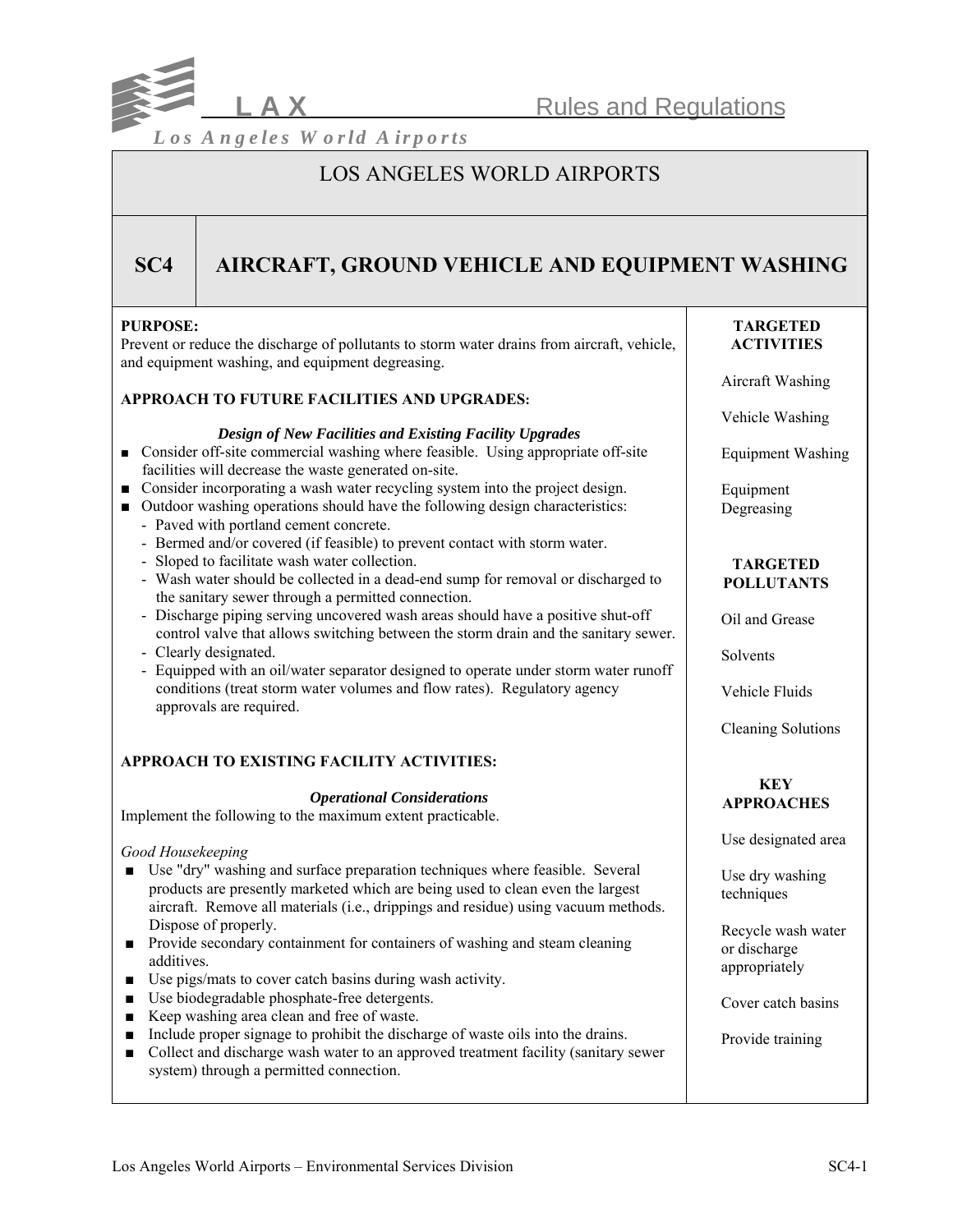

## LOS ANGELES WORLD AIRPORTS

# **SC4 AIRCRAFT, GROUND VEHICLE AND EQUIPMENT WASHING**

## *Physical Site Usage*

- Consider off-site commercial washing and steam cleaning where feasible. Using appropriate off-site facilities will decrease the waste generated on-site.
- Use designated wash areas indoors, or outdoors covered and bermed where feasible, to prevent contamination of storm water by contact with wastes.

#### *Structural Controls*

- Install gate valves at catch basins for use during washing activities to facilitate the collection of the wash water and prevent discharge to the storm drainage system.
- Filter and recycle wash water where practical.

#### *Maintenance*

- Conduct berm repair and patching.
- Inspect, clean, and maintain sumps, oil/water separators, and on-site treatment and recycling units.

#### *Contingency Response*

■ Maintain adequate supplies of spill response equipment and materials in accessible locations near areas where spills may be likely to occur.

## *Inspection and Training*

- Provide the appropriate level of employee training in the following areas: spill response and prevention, storm water pollution prevention education (see SC-10 for storm water pollution education approaches), right-to-know awareness training, and hazardous materials management.
- Develop regular maintenance and inspection programs for oil/water separators.
- Characterize wastes derived from oil/water separators. Provide appropriate employee training.

## **REQUIREMENTS:**

- Capital costs vary depending on measures implemented.
	- LOW COST: \$500-1,000 for berm construction.
	- MEDIUM COST: \$5,000-20,000 for plumbing modifications (including re-routing discharge to the sanitary sewer and installing a simple sump).
		- HIGH COST: \$30,000-150,000 for on-site treatment and recycling.
- O&M costs increase with increasing capital investment.

## **LIMITATIONS:**

- Some wastewater agencies may require pretreatment and monitoring of wash water discharges to the sanitary sewer.
- Steam cleaning and de-greasing operations can generate significant pollutant concentrations which may require permitting, monitoring, pretreatment, and inspections. These compliance issues will vary according to local agency jurisdiction.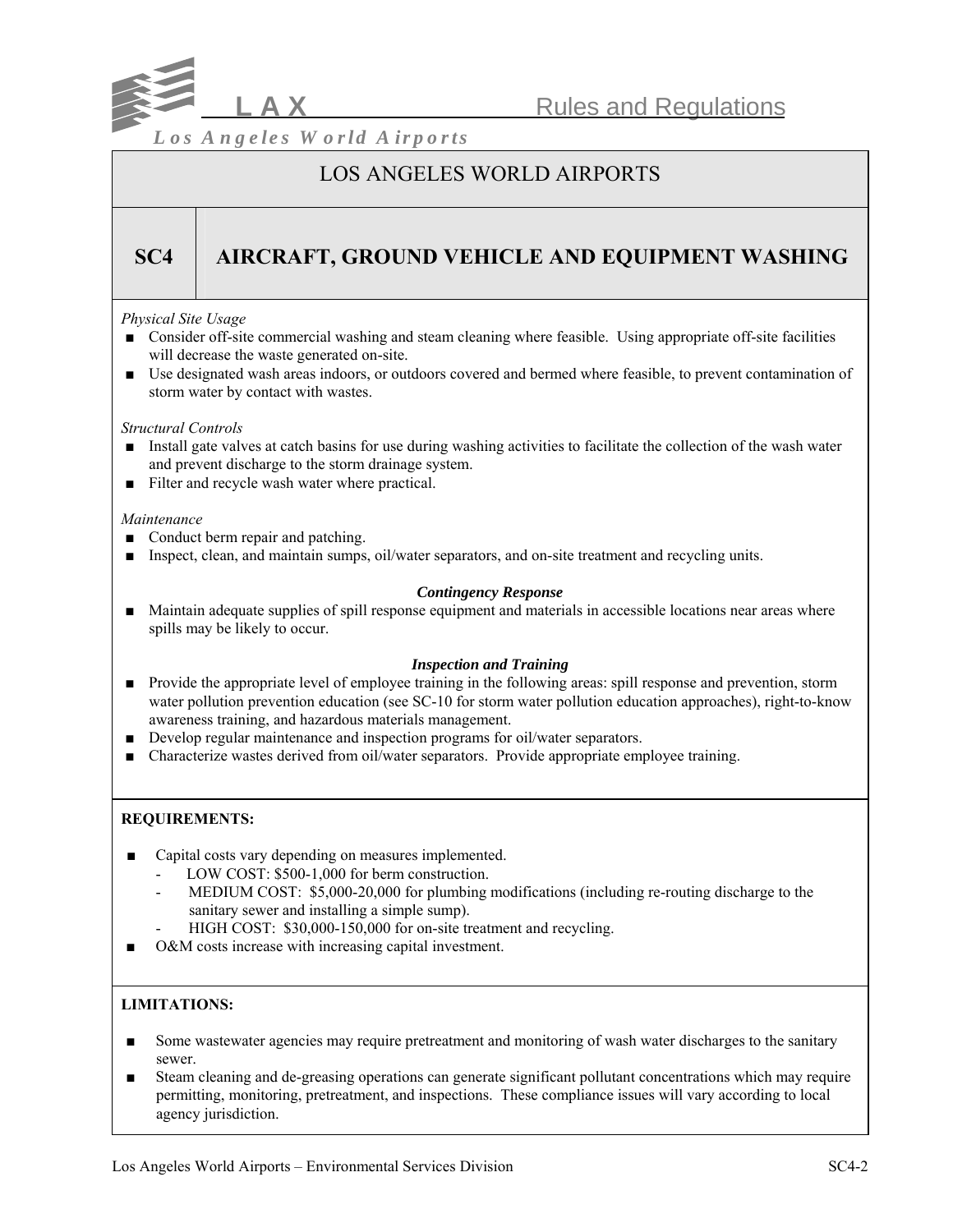

## LOS ANGELES WORLD AIRPORTS

# **SC4 AIRCRAFT, GROUND VEHICLE AND EQUIPMENT WASHING**

## **RELEVANT RULES AND REGULATIONS:**

Industrial Activities Storm Water General Permit, April 17, 1997 .40 CFR 110.3 Discharge of Oil .40 CFR 117.3 Determination of Reportable Quantities for a Hazardous Substance .40 CFR 122-124 NPDES Regulations for Storm water Discharges .40 CFR 401 Effluent Limitation Guidelines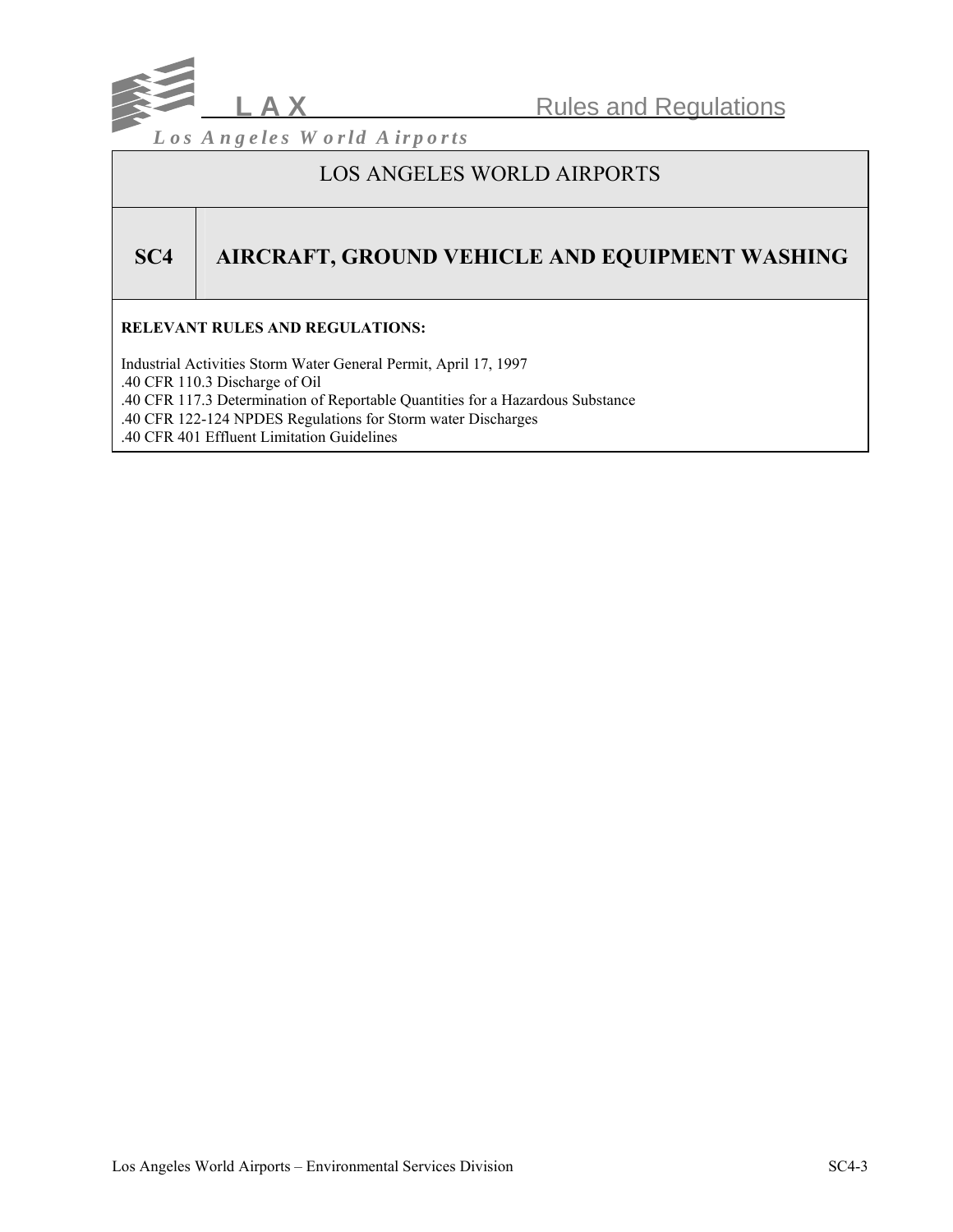

## LOS ANGELES WORLD AIRPORTS

| SC5                                                                                                                                                    | <b>AIRCRAFT DEICING/ANTI-ICING</b>                                                                                                                                                                                                                                                                                                                                                                                                                                                                                                                                                                                                                                                         |                                                                                               |  |
|--------------------------------------------------------------------------------------------------------------------------------------------------------|--------------------------------------------------------------------------------------------------------------------------------------------------------------------------------------------------------------------------------------------------------------------------------------------------------------------------------------------------------------------------------------------------------------------------------------------------------------------------------------------------------------------------------------------------------------------------------------------------------------------------------------------------------------------------------------------|-----------------------------------------------------------------------------------------------|--|
| <b>PURPOSE:</b>                                                                                                                                        |                                                                                                                                                                                                                                                                                                                                                                                                                                                                                                                                                                                                                                                                                            | <b>TARGETED</b><br><b>ACTIVITIES</b>                                                          |  |
| Prevent or reduce the discharge of pollutants to storm water from aircraft deicing and<br>anti-icing procedures.                                       |                                                                                                                                                                                                                                                                                                                                                                                                                                                                                                                                                                                                                                                                                            | <b>Aircraft Deicing</b>                                                                       |  |
|                                                                                                                                                        | APPROACH TO FUTURE FACILITIES AND UPGRADES:                                                                                                                                                                                                                                                                                                                                                                                                                                                                                                                                                                                                                                                | Aircraft Anti-Icing                                                                           |  |
| $\blacksquare$<br>characteristics:<br>$\overline{\phantom{a}}$                                                                                         | <b>Design of New Facilities and Existing Facility Upgrades</b><br>When designing or modifying operating areas, consider the following<br>Paved with portland cement concrete.<br>Sloped to facilitate fluid collection.<br>Fluids could be collected in a dead-end sump for removal or discharged to<br>the sanitary sewer through a permitted connection (check with local<br>wastewater agency).<br>Clearly designated.                                                                                                                                                                                                                                                                  | <b>TARGETED</b><br><b>POLLUTANTS</b><br>Ethylene glycol                                       |  |
| Equipped with an oil/water separator.<br>Consider incorporating a closed loop recycling system into the design of<br>П<br>deicing/anti-icing stations. |                                                                                                                                                                                                                                                                                                                                                                                                                                                                                                                                                                                                                                                                                            | Propylene glycol                                                                              |  |
|                                                                                                                                                        | APPROACH TO EXISTING FACILITY ACTIVITIES:                                                                                                                                                                                                                                                                                                                                                                                                                                                                                                                                                                                                                                                  |                                                                                               |  |
| $\blacksquare$<br>$\blacksquare$<br>$\blacksquare$<br>п                                                                                                | <b>Operational Considerations</b><br>Perform anti-icing and deicing operations only in areas designated by LAWA as<br>appropriate for such activities.<br>Depending on conditions, apply only enough fluid to surfaces to ensure the safe<br>operation of the aircraft. Excess fluid dripped to the ground contaminates soil<br>and water if not properly contained.<br>Clean ramp areas following deicing/anti-icing operations. Wet-type sweepers are<br>effective in removing deicing fluids from paved areas. Dispose of or recycle the<br>fluids in accordance with local, state, and federal regulations.<br>Implement forthcoming recommendations of the FAA technical committee on | <b>KEY</b><br><b>APPROACHES</b><br>Perform in designated<br>areas only<br>Apply only required |  |
| deicing.<br>$\blacksquare$                                                                                                                             | Inspect, clean and maintain sumps and oil/water separators.                                                                                                                                                                                                                                                                                                                                                                                                                                                                                                                                                                                                                                | amounts of fluid<br>Clean ramp area when                                                      |  |
| $\blacksquare$                                                                                                                                         | <b>Contingency Response</b><br>Maintain adequate supplies of spill response equipment and materials in<br>accessible locations near areas where spills may be likely to occur.<br><b>Inspection and Training</b>                                                                                                                                                                                                                                                                                                                                                                                                                                                                           | done<br>Implement forthcoming<br>recommendations of                                           |  |
| п<br>п                                                                                                                                                 | Monitor deicing and anti-icing operations regularly to ensure quantities of fluids<br>used are at a minimum while not jeopardizing aircraft safety.<br>Provide the appropriate level of employee training in the following areas: spill                                                                                                                                                                                                                                                                                                                                                                                                                                                    | <b>FAA</b>                                                                                    |  |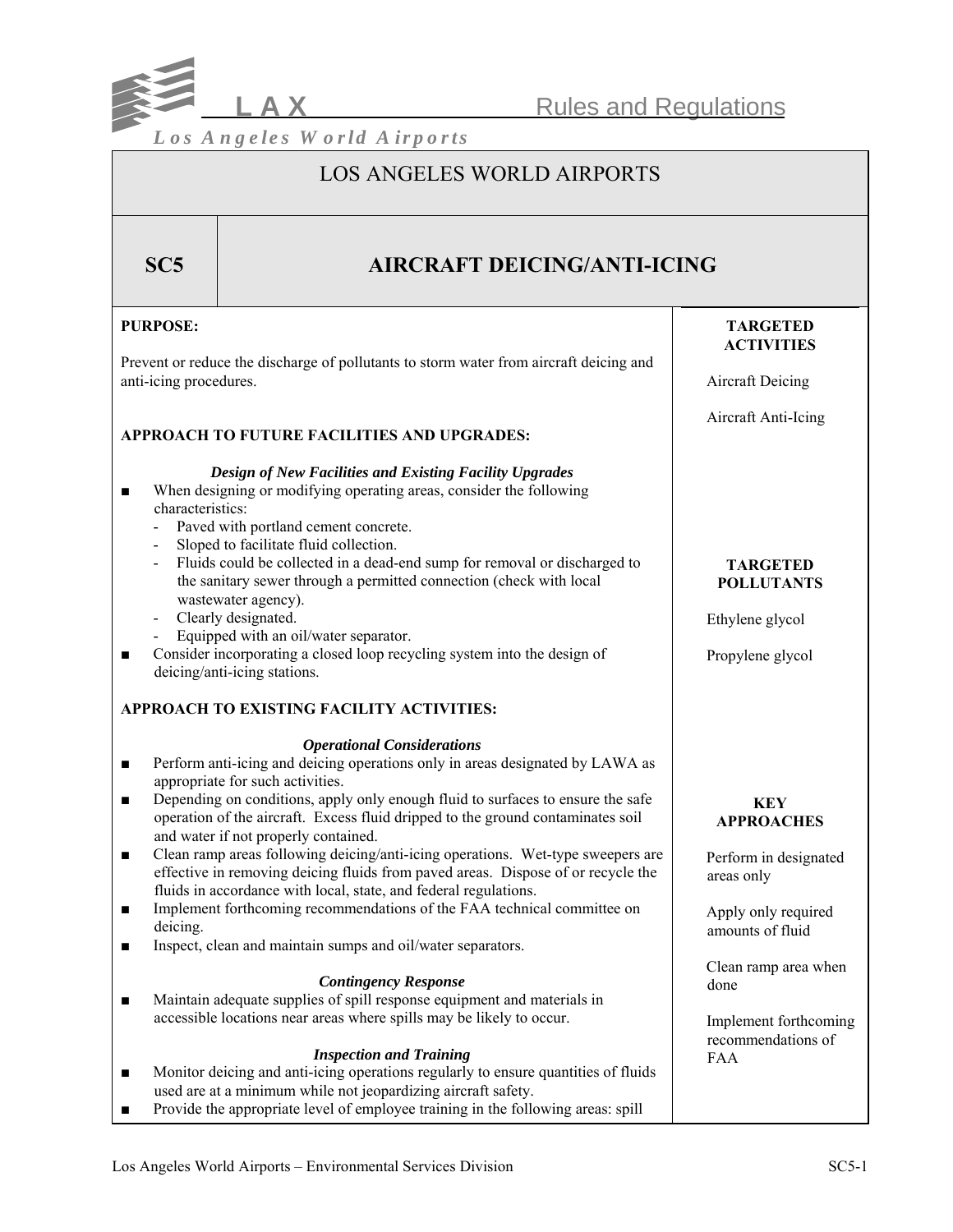

## LOS ANGELES WORLD AIRPORTS

# **SC5 AIRCRAFT DEICING/ANTI-ICING**

## *Inspection and Training (contd)*

response and prevention, storm water pollution prevention education (see SC-10 for storm water pollution education approaches), right-to-know awareness training, and hazardous materials management.

## **REQUIREMENTS:**

■ Costs associated with the collection and proper disposal of anti-icing fluids can be high.

## **LIMITATIONS:**

■ Wastewater agencies may ban conventional anti-icing chemicals, such as ethylene glycol, from the sanitary sewer system or may require extensive pretreatment and monitoring of deicing and anti-icing fluid discharges to the sanitary sewer.

## **RELEVANT REGULATIONS:**

Industrial Activities Storm Water General Permit, April 17, 1997 .40 CFR 117.3 Determination of Reportable Quantities for a Hazardous Substance .40 CFR 122-124 NPDES Regulations for Storm Water Discharges .40 CFR 401 Effluent Limitation Guidelines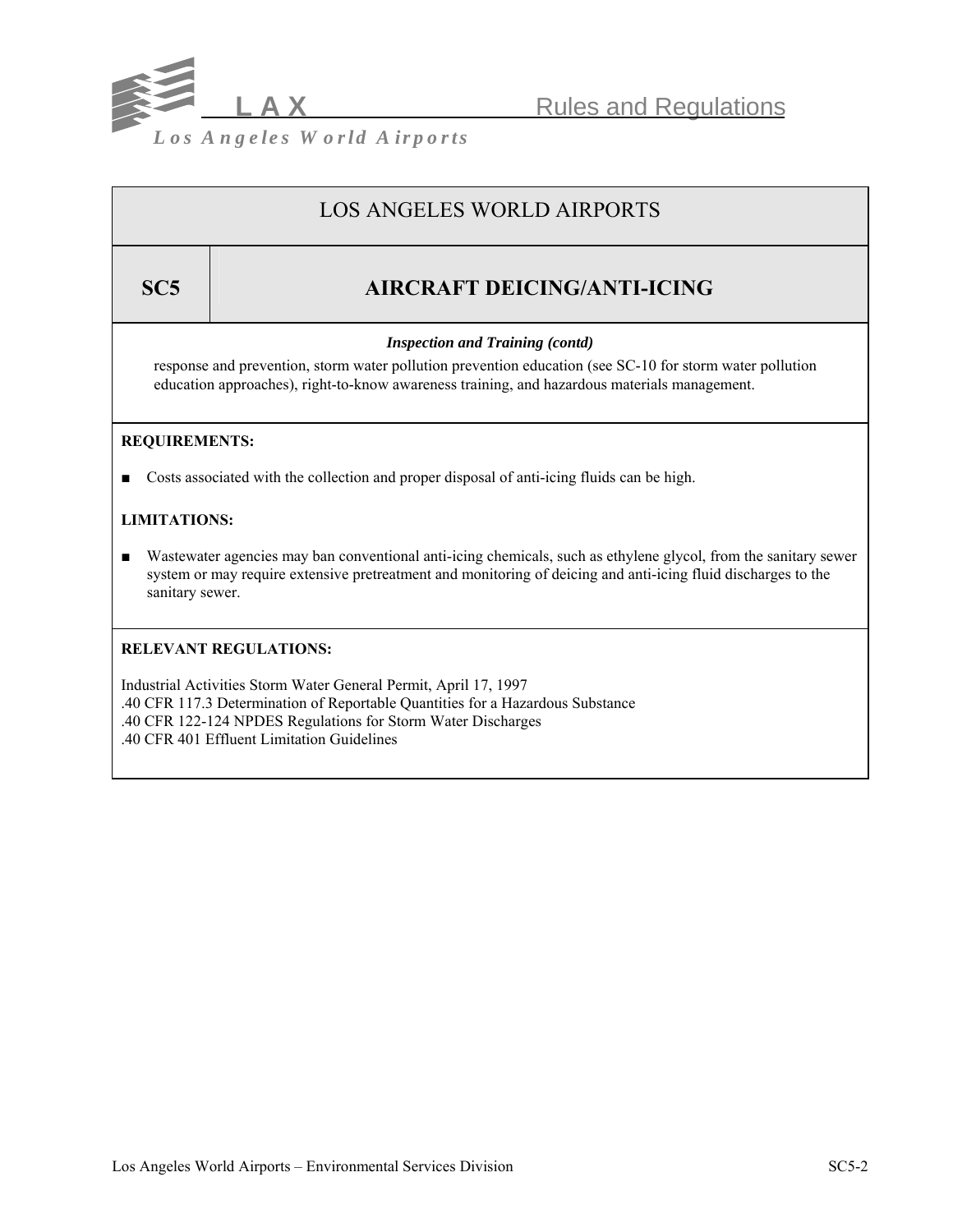

## LOS ANGELES WORLD AIRPORTS

## **SC6 OUTDOOR MATERIAL HANDLING**

| <b>PURPOSE:</b>                                                                                                                                                                                                                                                                                                                                   | <b>TARGETED</b><br><b>ACTIVITIES</b>                                         |
|---------------------------------------------------------------------------------------------------------------------------------------------------------------------------------------------------------------------------------------------------------------------------------------------------------------------------------------------------|------------------------------------------------------------------------------|
| Prevent or reduce the discharge of pollutants to storm water from loading and unloading<br>of material and cargo.                                                                                                                                                                                                                                 | Cargo Handling                                                               |
| <b>APPROACH TO FUTURE FACILITIES AND UPGRADES:</b>                                                                                                                                                                                                                                                                                                | Fuel Storage                                                                 |
|                                                                                                                                                                                                                                                                                                                                                   | Chemical Storage                                                             |
| Design of New Facilities and Existing Facility Upgrades<br>• Design loading/unloading areas to prevent storm water run-on through the use of the<br>following practices:                                                                                                                                                                          | <b>Equipment Storage</b>                                                     |
| Grading or berming.<br>Positioning roof downspout to direct storm water away from loading/ unloading<br>areas.                                                                                                                                                                                                                                    | <b>TARGETED</b><br><b>POLLUTANTS</b>                                         |
| • Design facilities so that materials which may contribute pollutants to storm water may<br>be stored indoors or under cover.                                                                                                                                                                                                                     | Fuel                                                                         |
| Incorporate oil/water separators into exposed loading dock designs.                                                                                                                                                                                                                                                                               | Pesticides/<br>Herbicides/<br>Fertilizers                                    |
| <b>APPROACH TO EXISTING FACILITY ACTIVITIES:</b>                                                                                                                                                                                                                                                                                                  | Oil and Grease                                                               |
| <b>Operational Considerations</b>                                                                                                                                                                                                                                                                                                                 |                                                                              |
| Good Housekeeping<br>• Use seals or door skirts between vehicles and structures to prevent material exposure<br>to rainfall.                                                                                                                                                                                                                      | Solvents/Cleaning<br>Solutions                                               |
| • Contain and adsorb leaks during transfers and spillage from hose disconnections;<br>dispose of residue properly.                                                                                                                                                                                                                                | <b>Battery Acid</b>                                                          |
| • Avoid transferring materials in close proximity to storm drain inlets.<br>$\blacksquare$ Use drip pans under hoses.                                                                                                                                                                                                                             | <b>KEY APPROACHES</b>                                                        |
| Transfer liquids only in paved areas. Portland cement paving should be used if the<br>$\blacksquare$<br>liquid is asphalt reactive.<br>• Provide contractors and haulers with copies of pertinent BMPs. Require<br>contractors/haulers adherence to BMP specifications.                                                                           | Conduct loading/<br>unloading under<br>cover                                 |
| • Consider contracting maintenance operations for material handling equipment.<br>Designate an appropriate area for contractors to perform maintenance activities.<br>Verify proper waste disposal practices of contractors.                                                                                                                      | Transfer materials in<br>paved areas, away<br>from storm drain<br>inlets     |
| Physical Site Usage<br>Protect all loading/unloading activities from rainfall, run-on and wind dispersal to the<br>maximum extent practicable. Viable options include conducting loading/unloading<br>under existing cover, or moving indoors.<br>Position tank trucks or delivery vehicles so that possible spills or leaks can be<br>contained. | Contain and absorb<br>leaks/spills that occur<br>during material<br>transfer |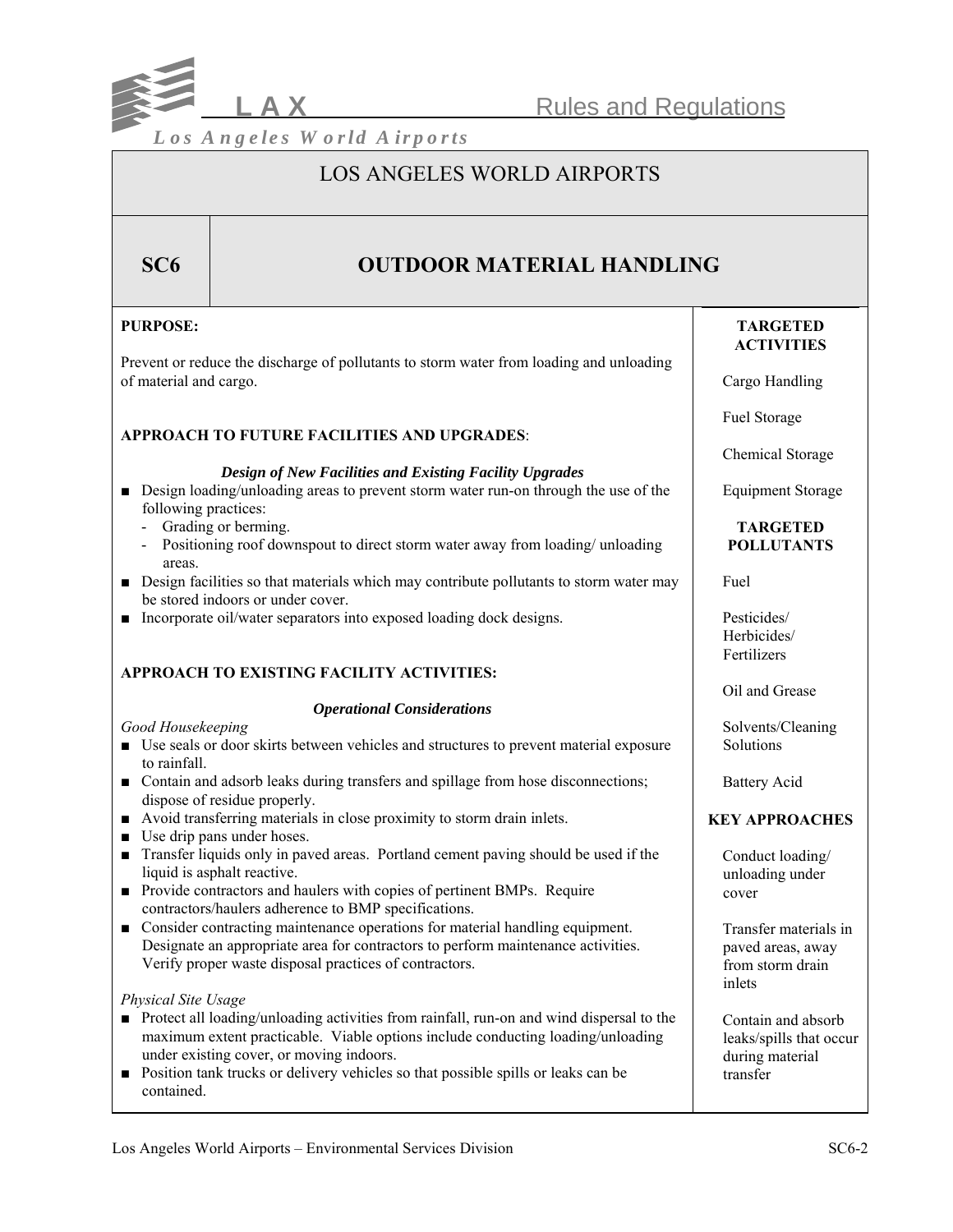

## LOS ANGELES WORLD AIRPORTS

# **SC6 OUTDOOR MATERIAL HANDLING**

## *Structural Controls*

- Cover loading/unloading areas/docks to reduce exposure of materials to rain. Construct roofing structure over material handling area, or move indoors.
- Consider relocating storm drain inlets in areas away from fuel hydrants.

#### *Maintenance*

- Conduct berm repair and patching.
- Inspect, clean and maintain oil/water separators.

## *Contingency Response*

- Maintain adequate supplies of spill response equipment and materials in accessible locations near areas where spills may be likely to occur.
- Include spill kits on appropriate material handling vehicles and equipment.

#### **Inspection and Training**

- Conduct regular inspections and make repairs as necessary.
- Check loading/unloading equipment (valves, pumps, flanges, and connections) regularly for leaks.
- Develop and implement a written operations plan which describes loading/unloading procedures.
- Provide proper training for material handling equipment operators.
- Provide the appropriate level of employee training in the following areas: spill response and prevention, storm water pollution prevention education (see SC-10 for storm water pollution education approaches), right-to-know awareness training, and hazardous materials management.

## **REQUIREMENTS:**

■ Capital and O&M costs should be low except when covering large loading/unloading areas.

## **LIMITATIONS:**

■ Space and time limitations may preclude the indoor or covered transfer of cargo and materials.

## **RELEVANT RULES AND REGULATIONS:**

Industrial Activities Storm Water General Permit, April 17, 1997 .40 CFR 110.3 Discharge of Oil .40 CFR 112 Oil Pollution Prevention (SPCC/OPA Plans) .40 CFR 117.3 Determination of Reportable Quantities for a Hazardous Substance .40 CFR 122-124 NPDES Regulations for Storm water Discharges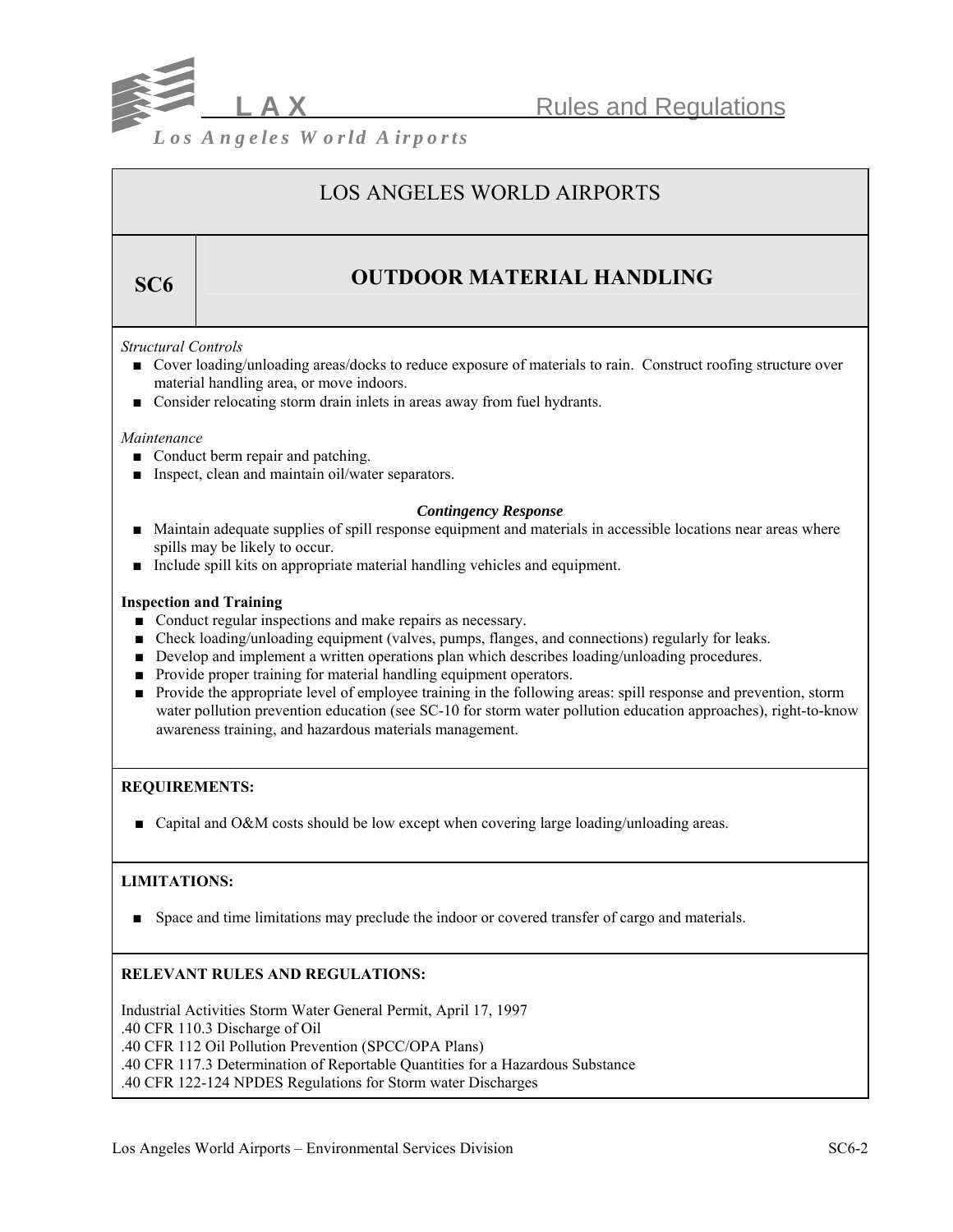

## LOS ANGELES WORLD AIRPORTS

## **SC7** OUTDOOR STORAGE OF SIGNIFICANT MATERIAL

## **PURPOSE:**

Prevent or reduce the discharge of pollutants to storm water from outdoor storage areas for significant material (e.g., fuels, chemicals, bagged material on pallets, soils or asphalt material bulk storage, deicing compounds, etc.).

## **APPROACH TO FUTURE FACILITIES AND UPGRADES:**

#### *Design of New Facilities and Existing Facility Upgrades*

- Require the use of appropriate water quality control structures for fuel and chemical storage areas such as detention/retention basins and sumps. Develop appropriate minimum performance standards for these water quality control structures and implement a reporting program to monitor the performance and maintenance of these structures.
- Chemical, fuel, and oil dispensing (non-aircraft) areas should be covered, if possible.
- Develop standard guidelines for the management of storm water which collects in secondary containment areas.

## **APPROACH TO EXISTING FACILITY ACTIVITIES:**

## *Operational Considerations*

*Good Housekeeping*

- Avoid dispensing from drums positioned horizontally in cradles. Dispensing materials from upright drums equipped with hand pumps is preferred. Always use drip pans and self closing spigots if dispensing from horizontally positioned drums.
- Store drums and containers on pallets or other structures to keep the container out of contact with storm water.
- Use drum lids to prevent rainfall from washing materials and drippage from the top of containers to the storm drain system.
- Discharge collected storm water from secondary containment areas according to guidelines developed by the federal government and applicable state and local regulations.
- Store all materials in their original containers or containers approved for that use. Ensure that all containers are appropriately sealed. Store empty containers indoors or under cover or move them off-site.

## **TARGETED ACTIVITIES**

 Aircraft/Vehicle/ Equipment Maintenance

Aircraft/Vehicle Fueling

 Fuel/Chemical/ Equipment Storage

Cargo Handling

## **TARGETED POLLUTANTS**

Fuel

Solvents/Cleaning Solutions

Deicing/Anti-Icing Fluids

## **KEY APPROACHES**

 Store materials indoors or under cover

 Store drums/ containers on pallets

 Provide berming or secondary containment

 Develop/implement an SPCC, if required

 Perform and document periodic inspections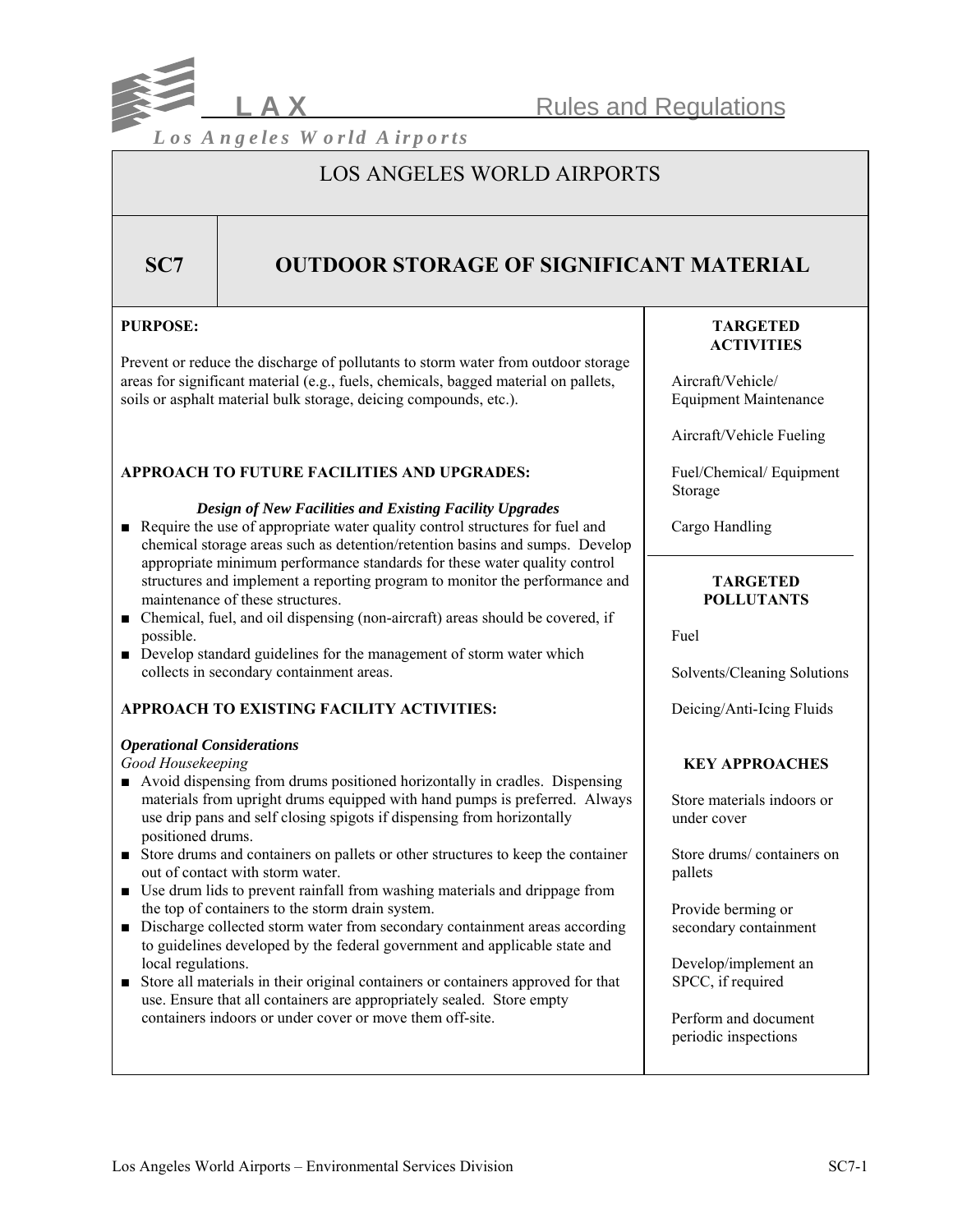

## LOS ANGELES WORLD AIRPORTS

## **SC7 | OUTDOOR STORAGE OF SIGNIFICANT MATERIAL**

## **REQUIREMENTS:**

- Capital and O&M costs will vary widely depending on the size of the facility and the necessary controls.
- Costs associated with on-site detention/retention facilities could be high.

## **LIMITATIONS:**

■ Storage structures must meet local building and applicable local Uniform Fire Code (UFC) requirements. However, spills and releases are frequently caused by improper handling rather than structural deficiencies.

## **RELEVANT RULES AND REGULATIONS:**

Industrial Activities Storm Water General Permit, April 17, 1997 .40 CFR 110.3 Discharge of Oil .40 CFR 112 Oil Pollution Prevention (SPCC/OPA Plans) .40 CFR 117.3 Determination of Reportable Quantities for a Hazardous Substance .40 CFR 122-124 NPDES Regulations for Storm Water Discharges .40 CFR 401 Effluent Limitation Guidelines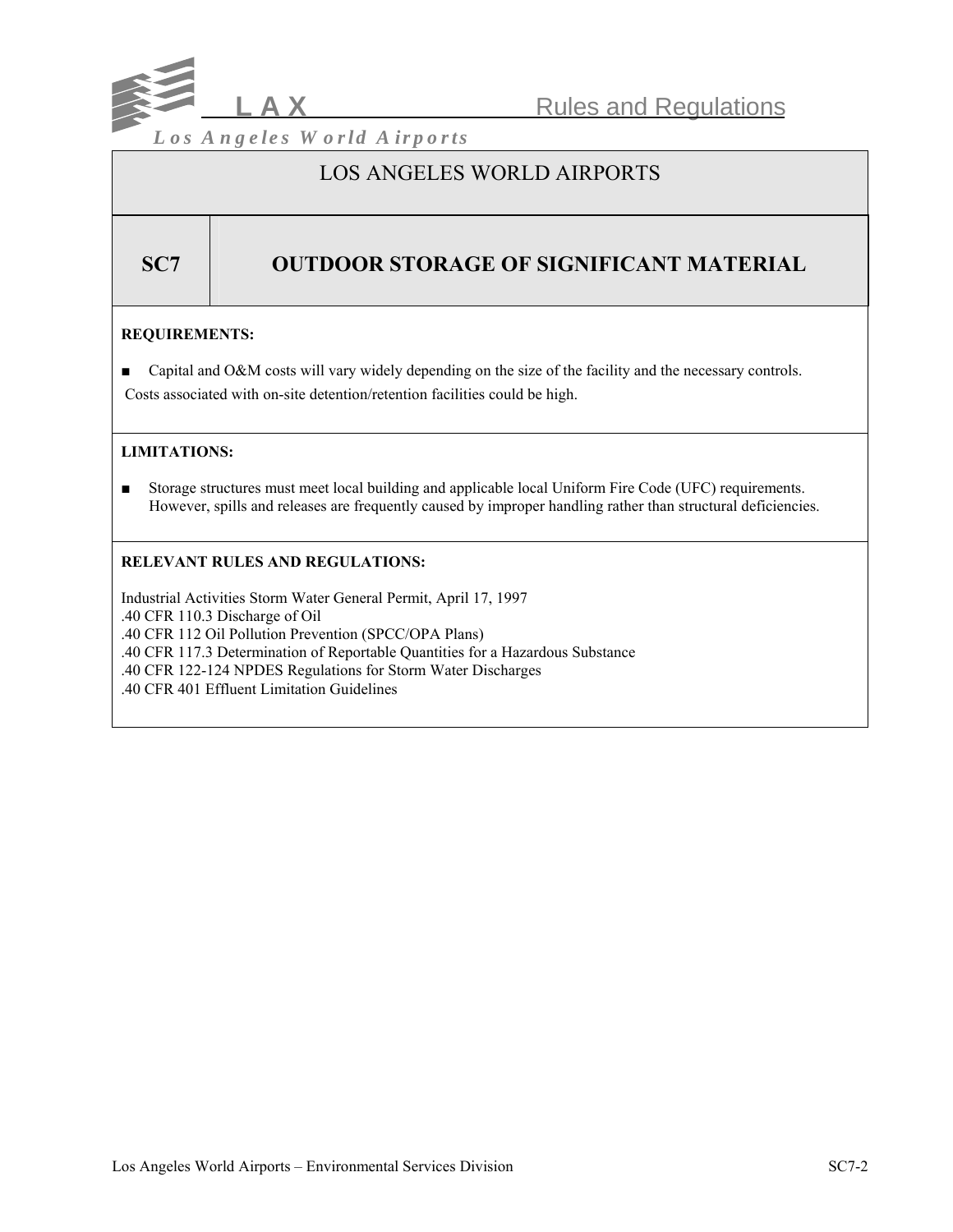

## LOS ANGELES WORLD AIRPORTS

## **SC8 WASTE/GARBAGE HANDLING AND DISPOSAL**

## **PURPOSE:**

Prevent or reduce the discharge of pollutants to storm water from waste handling and disposal by tracking waste generation, storage, and disposal; reducing waste generation and disposal through source reduction, re-use, and recycling; and preventing run-on and runoff from waste management areas, including garbage collection areas.

## **APPROACH TO FUTURE FACILITIES AND UPGRADES:**

#### *Design of New Facilities and Existing Facility Upgrades*

- If possible, avoid the following characteristics when examining candidate sites for storing wastes:
	- Excessive slope.
	- High water table.
	- Locations near storm drain inlets.
	- Locations near public access areas.
- Waste handling and storage areas should be covered, if possible.
- Develop standard guidelines for the management of storm water which collects in secondary containment areas.
- Incorporate sanitary sewer drains into bermed, outdoor, non-hazardous waste storage areas, if approved by the local wastewater treatment agencies/regulations.

## **APPROACH TO EXISTING FACILITY ACTIVITIES:**

#### *Operational Considerations*

## *Good Housekeeping*

- Perform regular housekeeping activities in waste storage areas and surroundings.
- Recycle materials whenever possible.
- Inspect waste management areas for spills and waste management containers for leaks.
- Ensure that sediments and wastes are prevented from being washed, leached, or otherwise carried off-site.

## **TARGETED ACTIVITIES**

Fuel/Chemical Storage

Painting/Stripping

Garbage Collection

### **TARGETED POLLUTANTS**

Oil and Grease

Vehicle Fluids

 Solvents/Cleaning **Solutions** 

Dumpster Wastes

## **KEY APPROACHES**

Cover waste storage areas

Recycle materials

 Regularly inspect and clean waste storage areas

 Berm waste storage areas to prevent contact with run-on or runoff

 Perform dumpster cleaning in designated areas

 Properly dispose of all fluids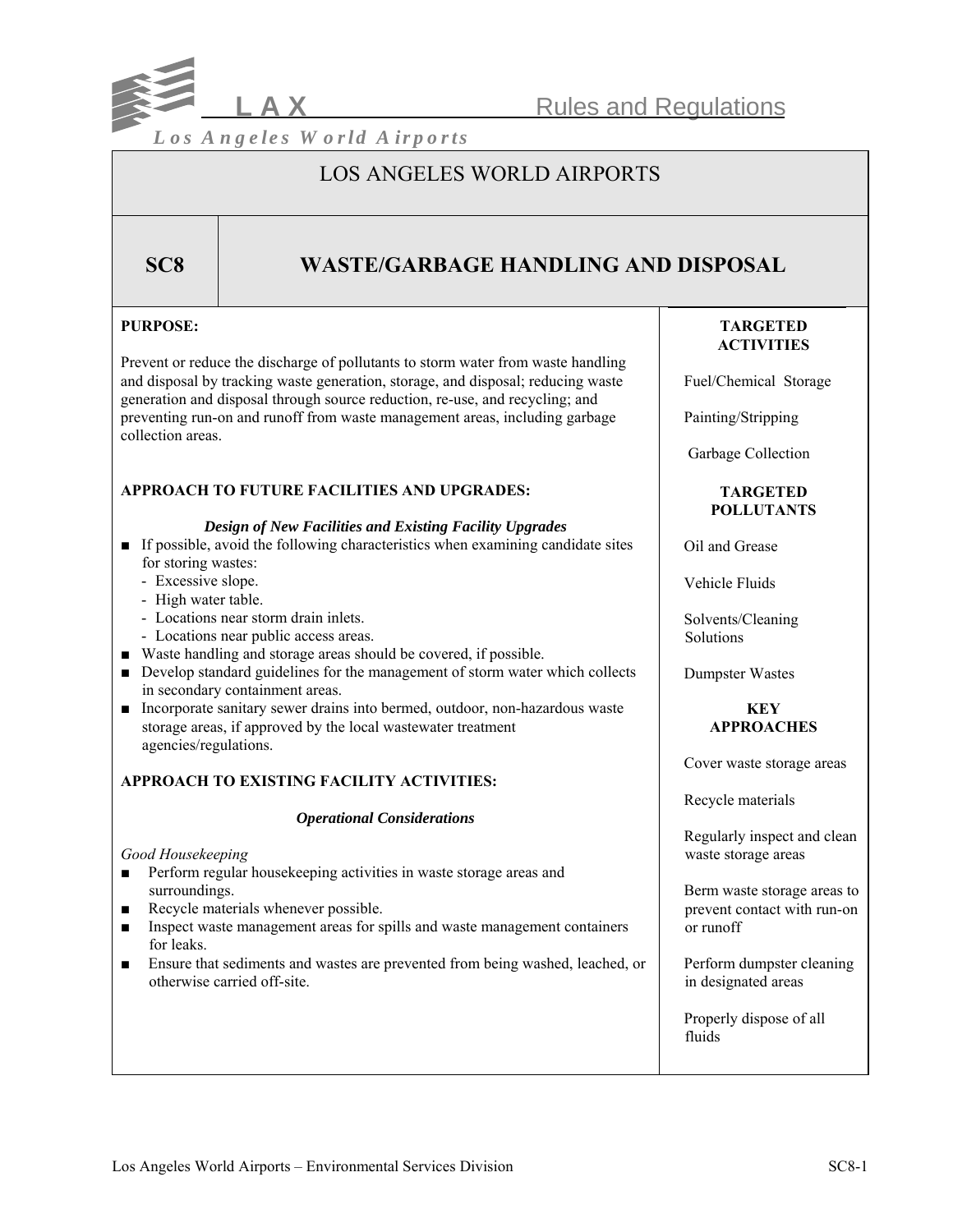

## LOS ANGELES WORLD AIRPORTS

## **SC8 WASTE/GARBAGE HANDLING AND DISPOSAL**

## *Good Housekeeping (contd)*

- Schedule waste pickup as frequently as necessary to keep storage of waste to a minimum and to avoid overloaded/overfilled disposal containers.
- Minimize spills and fugitive losses such as dust or mist from loading areas.
- Maintain a minimal inventory of required chemicals to reduce the magnitude of potential spills and limit waste generation.
- Track waste generated:
	- Characterize waste streams.
	- Evaluate the process generating the waste.
	- Prioritize the waste streams using: manifests, bills of lading, biennial reports, permits, environmental audits, SARA Title III reports, emission reports, Material Safety Data Sheets (MSDS), NPDES discharge monitoring reports.
	- Inventory reports.
	- Data on chemical spills.
	- Emissions.
- Find substitutes for harmful chemicals; properly dispose of unusable chemical inventory.

## *Physical Site Usage*

- Segregate and separate wastes.
- Avoid locating waste handling and storage in areas with storm drain inlets/catch basins.
- Locate waste storage areas beneath existing cover, if possible.

#### *Structural Controls*

■ Enclose or berm waste storage areas, if possible, to prevent contact with run-on or runoff.

## *Garbage Collection Areas*

- Design facilities to provide shelter and secondary containment for dumpsters.
- Use covered dumpsters and keep them closed and locked.
- Use only dumpsters with plugged drain holes to prevent leaks from waste materials.
- Do not dispose of liquid wastes such as oils or hazardous materials into dumpsters.
- Perform dumpster cleaning in designated areas that are bermed to contain wash water for a subsequent disposal or discharge to the sanitary sewer. Ramp scrubbers are effective in removing wash water from paved areas. Dispose of or recycle all fluids collected.

#### *Contingency Response*

- Maintain adequate supplies of spill response equipment and materials in accessible locations near areas where spills may be likely to occur.
- Equip waste transport vehicles with spill containment equipment.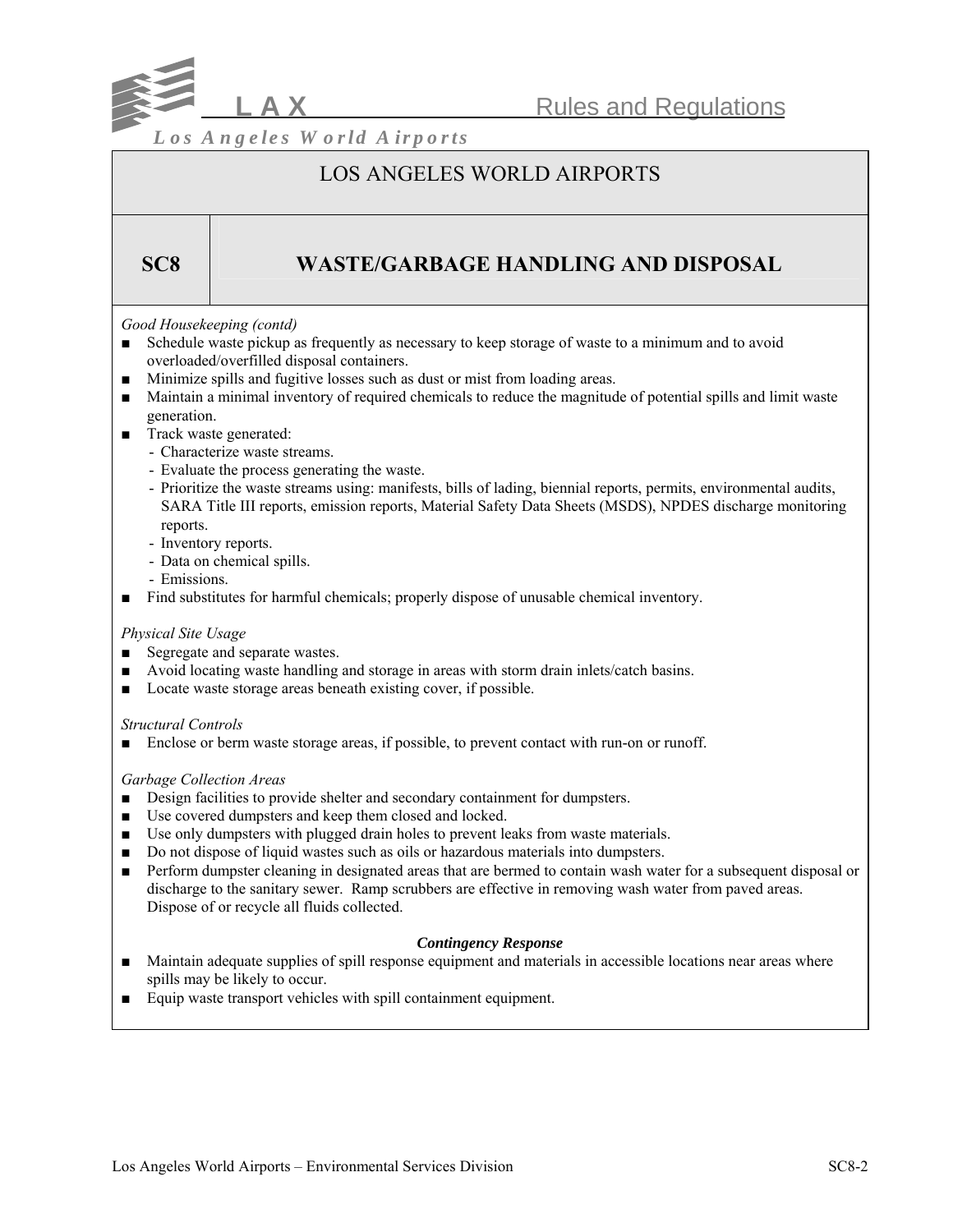

# LOS ANGELES WORLD AIRPORTS

## **SC8 WASTE/GARBAGE HANDLING AND DISPOSAL**

## *Inspection and Training*

- Provide the appropriate level of employee training in the following areas: spill response and prevention, storm water pollution prevention education (see SC-10 for storm water pollution education approaches), right-to-know awareness training, and hazardous materials management.
- Perform and document in a log book periodic inspections of hazardous and non-hazardous waste storage areas. Inspection items should include the following:
	- Check for external corrosion and structural failure.
	- Check for spills and overfills due to operator failure.
	- Check for failure of piping system (pipes, pumps, flanges, couplings, hoses, and valves).
	- Check for leaks or spills during pumping of liquids or gases.
	- Visually inspect new tanks or containers for loose fittings, poor welds, and improper or poorly fitted gaskets.
	- Inspect tank foundations and storage area coatings.
	- -Inspect dumpster areas for signs of leakage.

## **REQUIREMENTS:**

■ Capital and O&M costs for these programs will vary substantially depending on the size of the facility and the types of wastes handled.

## **LIMITATIONS:**

■ Hazardous waste that cannot be re-used or recycled must be disposed of by a licensed hazardous waste hauler.

## **RELEVANT RULES AND REGULATIONS:**

Industrial Activities Storm Water General Permit, April 17, 1997 .40 CFR 110.3 Discharge of Oil .40 CFR 112 Oil Pollution Prevention (SPCC/OPA Plans) .40 CFR 117.3 Determination of Reportable Quantities for a Hazardous Substance .40 CFR 122-124 NPDES Regulations for Storm water Discharges .40 CFR 401 Effluent Limitation Guidelines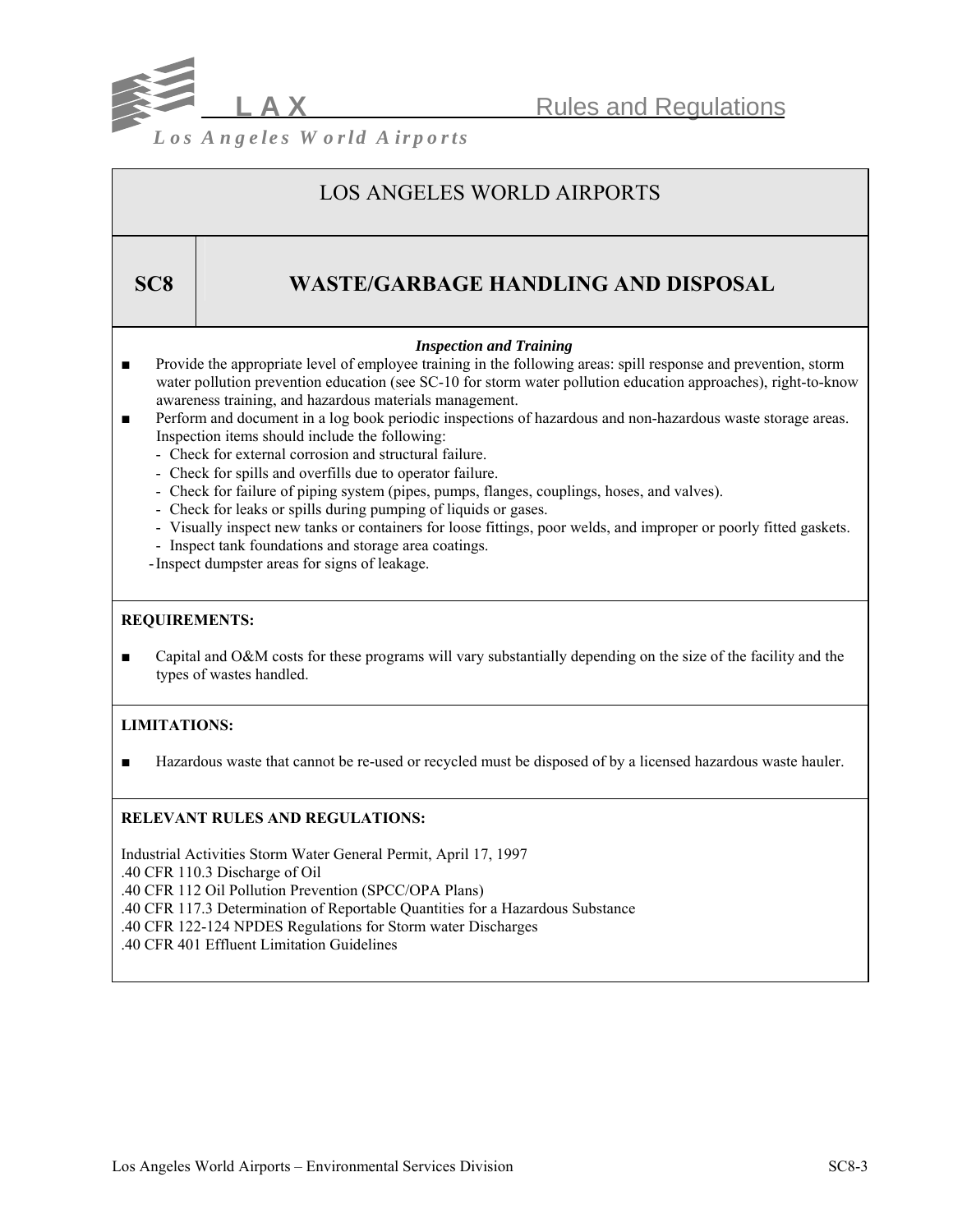

## LOS ANGELES WORLD AIRPORTS

## **SC9 BUILDING AND GROUNDS MAINTENANCE**

## **PURPOSE:**

Prevent or reduce the discharge of pollutants to storm water from building and grounds maintenance by washing and cleaning up with as little water as possible, preventing and cleaning up spills immediately, keeping debris from entering storm drains, and maintaining the storm water collection system.

## **APPROACH TO FUTURE FACILITIES AND UPGRADES:**

## *Design of New Facilities and Existing Facility Upgrades*

- Incorporate areas of landscape into project design. Landscape areas are pervious and will result in less runoff discharge from a site.
- Incorporate design considerations such as leaving or planting native vegetation to reduce irrigation, fertilizer, and pesticide needs.
- Select landscaping plants which require little maintenance and/or pest control.
- Incorporate storm water detention/retention to reduce peak runoff flows and for water quality control.

## **APPROACH TO EXISTING FACILITY ACTIVITIES:**

## *Operational Considerations*

### *Good Housekeeping*

- Collect outdoor washdown water and properly dispose of it through a permitted connection to the sanitary sewer. Approval from treatment facility required for discharge.
- Clean any catch basins that receive runoff from maintenance areas on a regular basis. Use a vacuum truck to remove accumulated materials. Do not simply flush wastes into the storm drain system.
- Minimize use of pesticides, herbicides, and fertilizers. Use according to directions. Seek less harmful/toxic products to replace ones currently used.
- Utilize integrated pest management where appropriate.
- Properly dispose of landscape waste, wash water, sweepings, and sediments.
- Regularly clean paved surfaces that are exposed to industrial activity. Use A "dry" cleaning techniques, such as sweeping, whenever possible.

## **TARGETED ACTIVITIES**

Building Maintenance

Grounds Maintenance

## **TARGETED POLLUTANTS**

 Pesticides/Herbicides/ Fertilizers

Oil and Grease

Sediment

Landscape Waste

## **KEY APPROACHES**

 Keep paved surfaces cleaned and swept

 Clean catch basins regularly using vacuum trucks

 Manage use of pesticides/herbicides/ fertilizers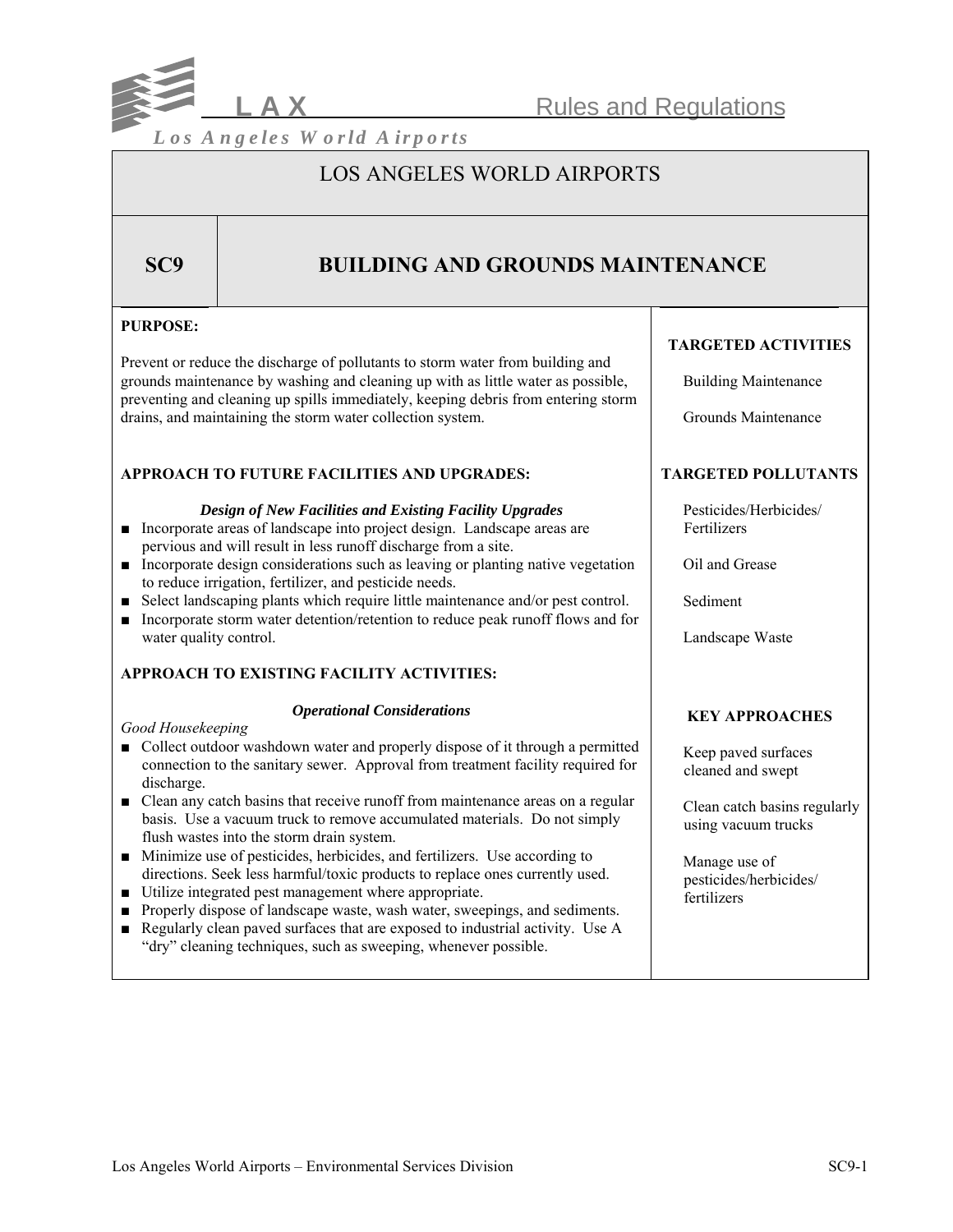

## LOS ANGELES WORLD AIRPORTS

## **SC9 BUILDING AND GROUNDS MAINTENANCE**

#### *Structural Controls*

■ Provide landscaped areas where erosion is becoming a problem.

#### *Contingency Response*

■ Maintain adequate supplies of spill response equipment and materials in accessible locations near areas where spills may occur.

#### *Inspection and Training*

■ Provide the appropriate level of employee training in the following areas: spill response and prevention, storm water pollution prevention education (see SC-10 for storm water pollution education approaches), right-to-know awareness training, and hazardous materials management.

## **REQUIREMENTS:**

■ Costs will vary depending on the type and size of the facility. Costs of on-site storm water detention/retention facility could be high.

## **LIMITATIONS:**

■ Alternative pest/weed controls may not be available, suitable, or effective in every case.

## **RELEVANT RULES AND REGULATIONS:**

Industrial Activities Storm Water General Permit, April 17, 1997 .40 CFR 117.3 Determination of Reportable Quantities for a Hazardous Substances .40 CFR 122-124 NPDES Regulations for Storm Water Discharges .40 CFR 401 Effluent Limitation Guidelines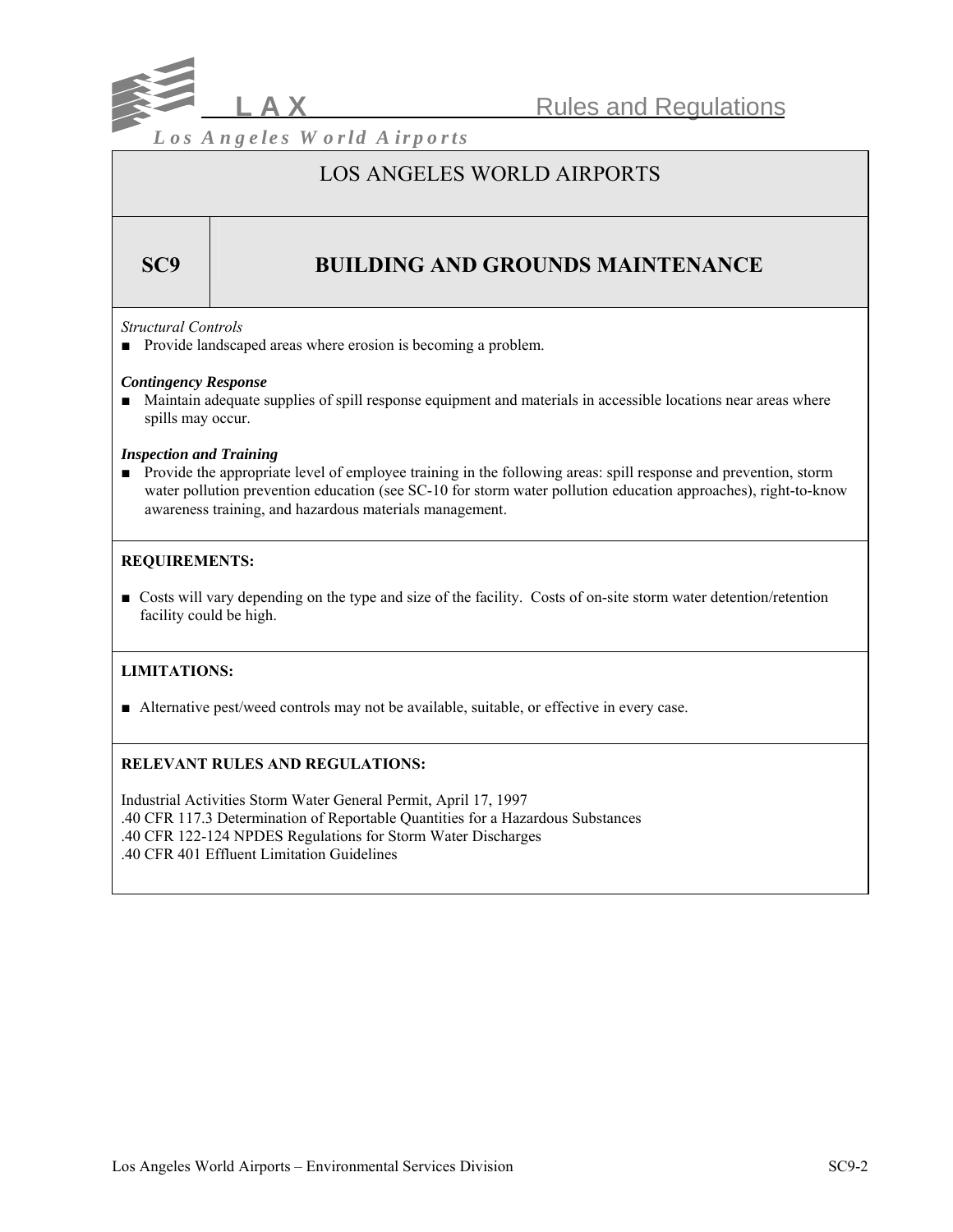

## LOS ANGELES WORLD AIRPORTS

## **SC10 STORM WATER POLLUTION PREVENTION EDUCATION**

## **PURPOSE:**

Prevent or reduce the discharge of pollutants to storm water from activities through implementing an education program targeting employees, vendors, and the public.

## **APPROACH TO FUTURE FACILITIES AND UPGRADES:**

#### *Design of New Facilities and Existing Facility Upgrades*

- Work early on with design and construction engineers, and local storm water authorities to incorporate proactive storm water management features into projects such as decreased impervious areas, infiltration BMPs, biofilters, oil/water separators, etc.
- Inform all construction contractors of their responsibility to comply with adopted BMPs and with regulations prohibiting cross connections between sanitary sewers and storm drains. Provide contractors and subcontractors with copies of relevant BMPs during specification and bidding phases.

## **APPROACH TO EXISTING FACILITY ACTIVITIES:**

## *Contingency Response*

- Provide adequate implementation training for facilities with a Spill Prevention Control and Countermeasure (SPCC) Plan, if required developed under guidelines set forth in 40 CFR, Section 112.3(a), (b).
- Adequately train employees in the use of spill response equipment and materials.

## *Inspection and Training*

- Perform and document in a logbook frequent inspections of work areas, waste storage facilities, maintenance areas, and contractor projects to examine compliance with BMPs. Follow up with additional training or enforcement as required. Incorporate inspection findings into subsequent training efforts.
- Design storm water pollution education programs to contain the following elements:
	- Promote the proper storage, use, and disposal of landscape maintenance chemicals and other potentially harmful chemicals.
	- Promote the use of safer alternative products such as: short-lived pesticides, non-chlorinated solvents, water-based paints, non-aerosol products.
	- Encourage the use of "dry" washing processes for aircraft, vehicles, and

## **TARGETED ACTIVITIES**

 All Maintenance All Fueling All Washing Equipment Cleaning Cargo Handling All Storage Painting/Stripping Floor Washdowns Aircraft Deicing/Anti-Icing Garbage Collection Aircraft Lavatory Service Fire Fighting Equip. Testing Potable Water System Flush. Runway Rubber Removal

## **TARGETED POLLUTANTS**

 Oil and Grease Vehicle Fluids Fuel Solvents/Cleaning Sol. Deicing/Anti-Icing Fluid Battery Acid Pesticides/Herbicides/ Fertilizers Paint Aircraft Fire Fighting Foam Metals Dumpster Wastes Sediment Landscape Waste Floatables Lavatory Chem. Wastes Potable Water System Chemicals Rubber Particles

## **KEY APPROACHES**

 Perform inspections and enforcement Provide training for employees Promote education of vendors/public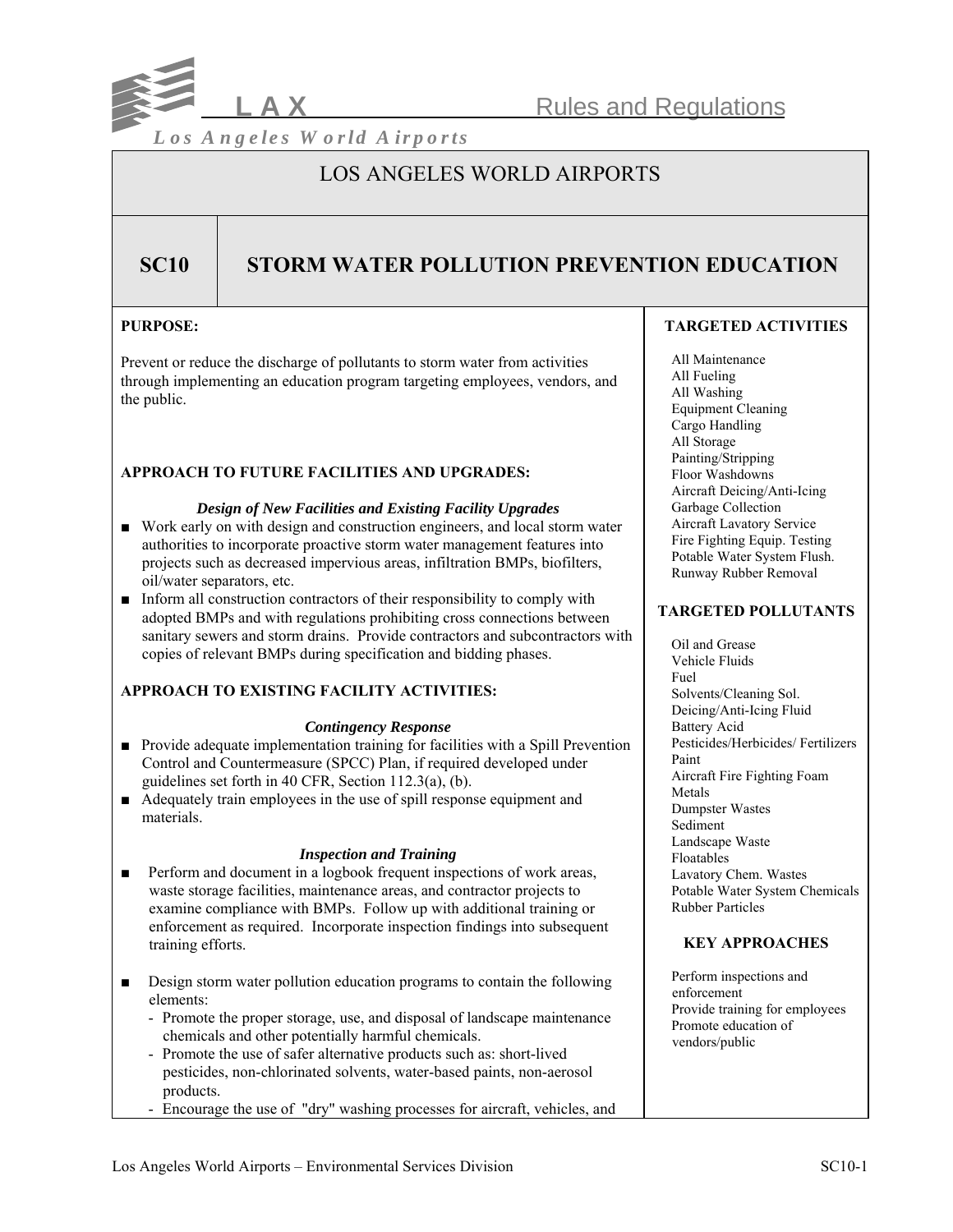

equipment.

# LOS ANGELES WORLD AIRPORTS

## **SC 10 STORM WATER POLLUTION PREVENTION EDUCATION**

## *Inspection and Training (contd)*

- Design storm water pollution education programs to contain the following elements:
	- Encourage efficient and safe housekeeping practices in industrial activity areas.
	- Increase awareness of the detrimental environmental impacts that result when fuel, antifreeze, pesticides, lubricants, detergents, paints and other wastes are dumped onto the ground or into storm drains.
	- Promote source reduction and recycling of waste materials.
	- Increase awareness of possible penalties and fines associated with discharge of pollutants into storm drains.
	- Increase awareness of what is and what is not allowed to enter storm drains. Provide a mechanism for violations to be reported.

## **REQUIREMENTS:**

- Capital and O&M costs are minimal for educational programs.
- Educational programs need to be ongoing. Information and training must be disseminated at regular intervals.

## **LIMITATIONS:**

The success of educational programs is difficult to measure. Acceptance and awareness are critical factors.

## **RELEVANT RULES AND REGULATIONS:**

Industrial Activities Storm Water General Permit, April 17, 1997 .40 CFR 110.3 Discharge of Oil .40 CFR 112 Oil Pollution Prevention (SPCC/OPA Plans) .40 CFR 117.3 Determination of Reportable Quantities for a Hazardous Substance .40 CFR 122-124 NPDES Regulations for Storm Water Discharges .40 CFR 401 Effluent Limitation Guidelines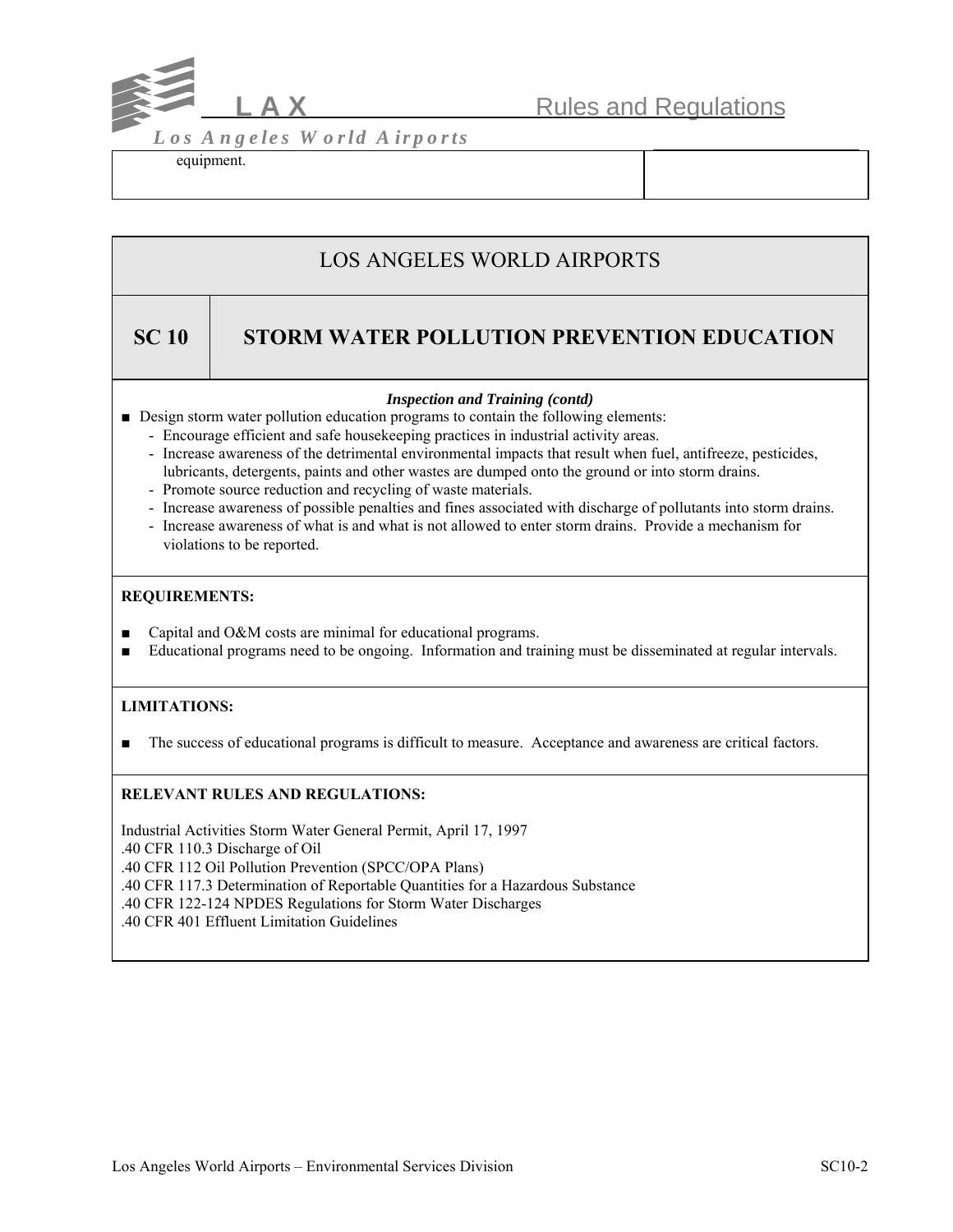

## LOS ANGELES WORLD AIRPORTS

## **SC11 LAVATORY SERVICE OPERATIONS**

## **PURPOSE:**

Eliminate discharges to the storm drain system associated with ground servicing of aircraft lavatory facilities. The sanitary sewage and associated rinse waters produced during the servicing of aircraft lavatory facilities must be discharged to a wastewater treatment facility under appropriate permitting. Trucks or trailers equipped with bulk storage tanks are typically used to service lavatory facilities. Non-storm water discharges and residuals associated with servicing these facilities can be classified as follows:

- Discharges and residuals associated with diluting and mixing the surfactants and disinfectants used for servicing lavatory facilities.
- Discharges and residuals associated with transferring materials from the aircraft.
- Discharges and residuals associated with transporting and disposing materials to the sanitary sewer system.

## **APPROACH TO FUTURE FACILITIES AND UPGRADES:**

#### *Design of New Facilities and Existing Facility Upgrades*

- If possible, design triturator facilities to be covered, with low roll-over type berming.
- Include a source of water at the triturator for clean up of lavatory service equipment.
- Coordinate permitting of the triturator sanitary sewer connection through the local storm water and sanitary sewering agencies.
- Triturator facilities should not be located near storm drains.

## **APPROACH TO EXISTING FACILITY ACTIVITIES:**

#### *Operational Considerations*

- Do not discharge lavatory waste to sanitary sewer connections other than triturator facilities. Other industrial-type connections may be equipped with bypass gates which, if improperly maintained or defective, may discharge to the storm water collection system.
- Drain the aircraft connecting hose as completely as possible into the storage tank after servicing an aircraft. Properly secure all hoses, valves, and equipment when transporting waste to eliminate leakage and spills.
- Use only surfactants and disinfectants approved for discharge to the sanitary sewer system. Do not discharge or rinse other unapproved chemicals or materials into the triturator facility. Any change in the chemicals used in aircraft lavatory service operations must be approved by LAWA.

## **TARGETED ACTIVITIES**

Aircraft Lavatory Service

 Lavatory Truck Cleanout/ Backflushing

## **TARGETED POLLUTANTS**

Lavatory Chemicals

Lavatory Waste

 Lavatory Truck Wash Water

## **KEY APPROACHES**

 Do not discharge lavatory waste to sanitary sewer connections other than triturator facilities

 Utilize buckets or pans to capture drippage from aircraft lavatory access fittings

 Do not perform lavatory truck cleanout/backflushing at any location other than triturator facilities

 Carry absorbent and other containment equipment on the lavatory service equipment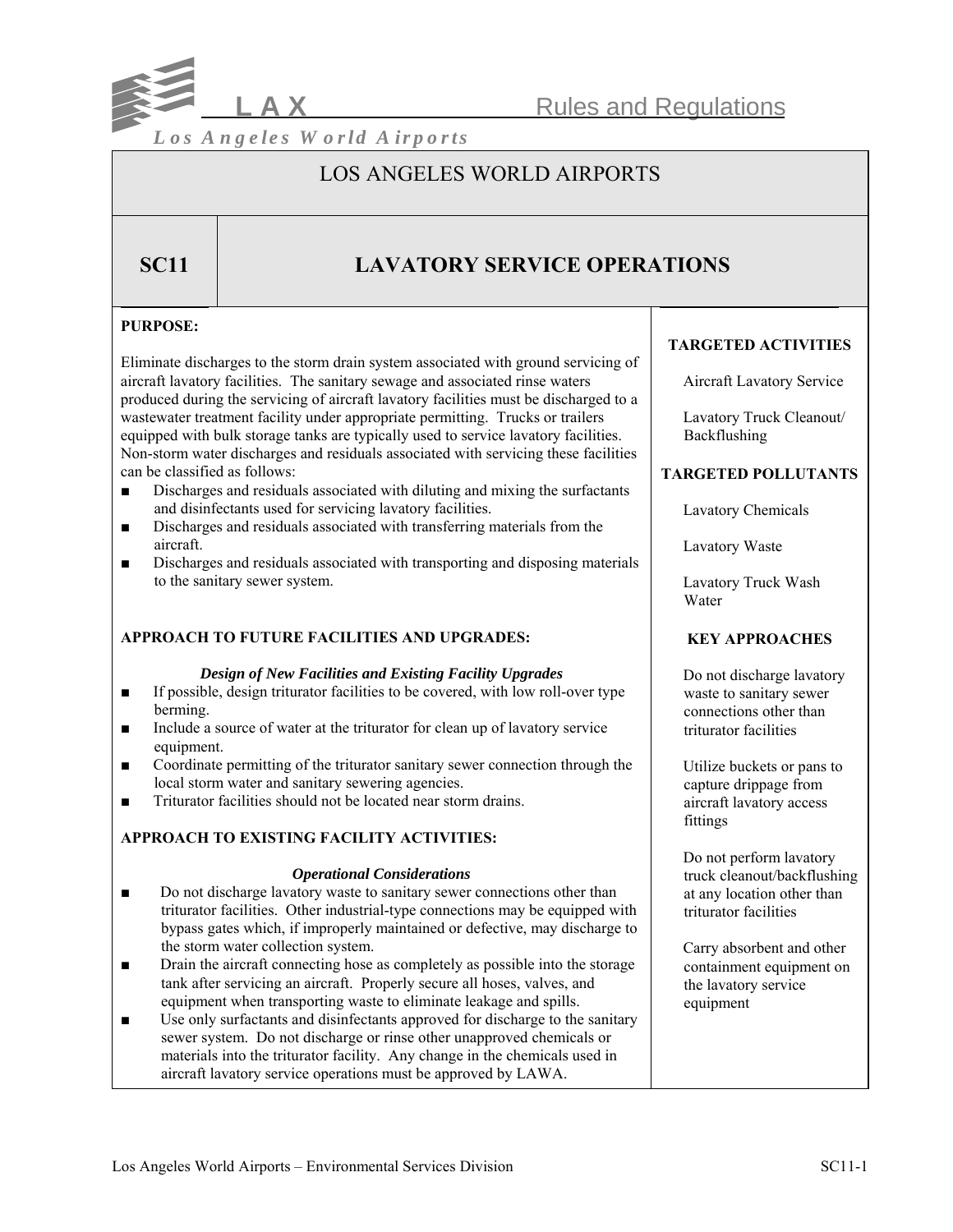

## LOS ANGELES WORLD AIRPORTS

## **SC11** LAVATORY SERVICE OPERATIONS

## *Operational Considerations (contd)*

- If possible, perform surfactant/disinfectant mixing and transfers in the triturator area or under cover. This will allow the rinsing of minor spills and splashes to enter the sanitary sewer system.
- Do not perform lavatory truck cleanout/backflushing at any location other than triturator facilities.
- Utilize buckets or pans to capture drippage from aircraft lavatory access fittings. Immediately dump the drippage into the bulk storage tank on the service cart or truck.
- Carefully handle chemicals and chemical concentrates. Immediately collect dry chemicals or absorb liquid chemicals for proper disposal. Do not hose down spills unless the discharge enters the sanitary sewer system through a permitted connection (triturator facility).
- Practice good housekeeping techniques at the triturator facility. Immediately clean spills of wastes and chemicals.

## *Contingency Response*

- Carry absorbent and other containment equipment on the lavatory service equipment.
- Maintain adequate supplies of spill response equipment and materials in accessible locations near areas where spills may be likely to occur.

## *Inspection and Training*

- Perform regular inspections of the hose and fittings used for transferring lavatory waste. Keep the equipment in good working order. Replace worn equipment before leaks develop. Notify appropriate ground service personnel if it is noticed that the aircraft lavatory fittings require maintenance.
- Provide the appropriate level of employee training in the following areas: spill response and prevention, storm water pollution prevention education (see SC-10 for storm water pollution education approaches), right-to-know awareness training, and hazardous materials management.

## **REQUIREMENTS:**

■ Costs associated with the elimination of discharges resulting from aircraft lavatory servicing are generally low. Most management practices are based on careful material handling, good housekeeping, and awareness of maintenance requirements.

## **LIMITATIONS:**

■ Facilities may have a limited number of permitted sanitary sewer access points (triturator facilities) for a large quantity of lavatory service equipment.

## **RELEVANT RULES AND REGULATIONS:**

Industrial Activities Storm Water General Permit, April 17, 1997 .40 CFR 117.3 Determination of Reportable Quantities for a Hazardous Substance .40 CFR 122-124 NPDES Regulations for Storm Water Discharges .40 CFR 401 Effluent Limitation Guidelines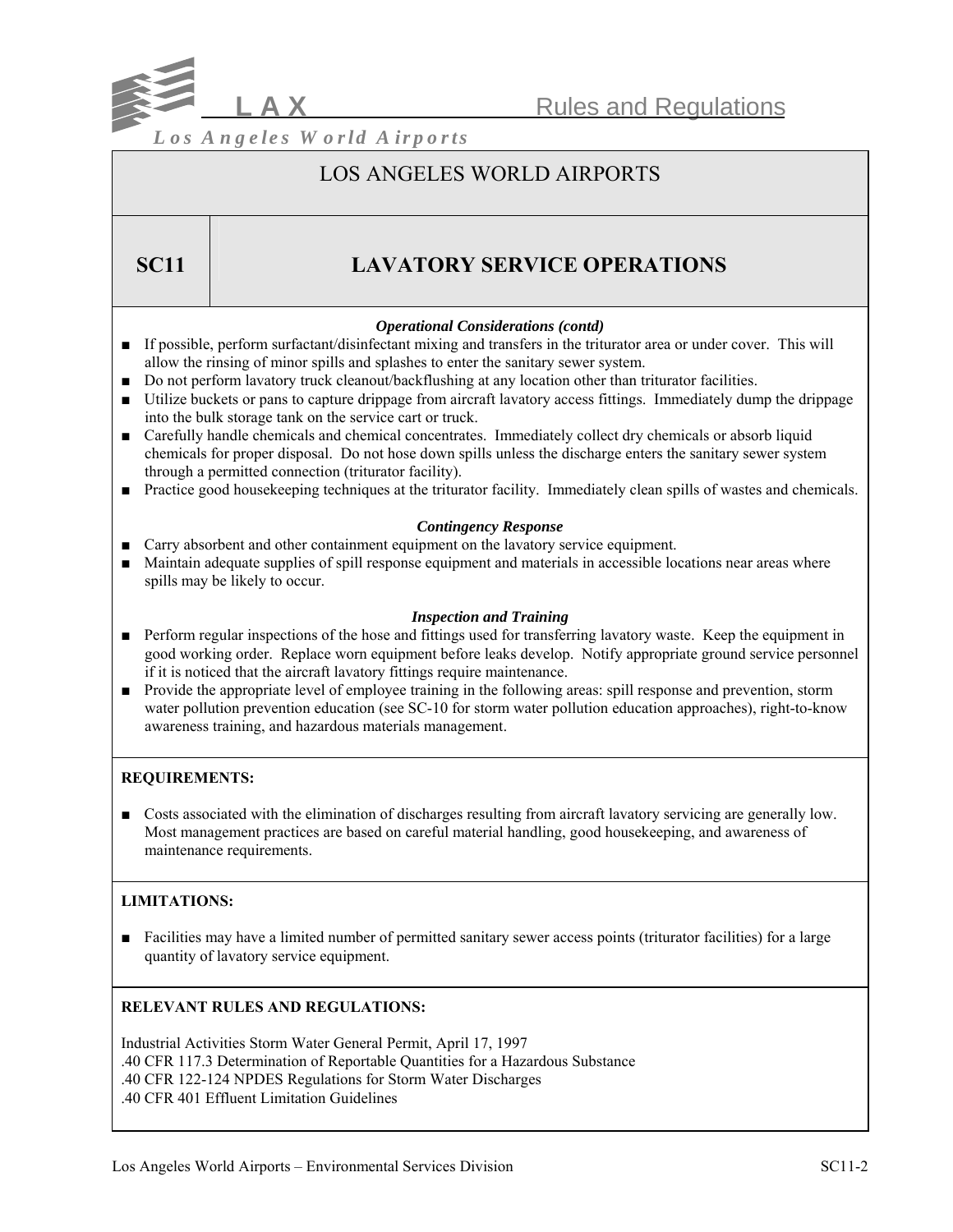

## LOS ANGELES WORLD AIRPORTS

## **SC12** OUTDOOR WASHDOWN/SWEEPING

## **PURPOSE:**

Prevent or reduce the discharge of pollutants to storm water from outdoor washdown and sweeping operations.

## **APPROACH TO FUTURE FACILITIES AND UPGRADES:**

## *Design of New Facilities and Existing Facility Upgrades*

- Consider contracting apron washing/sweeping services. Using appropriate contractors will decrease waste handling responsibilities. Inform contractors of their responsibilities regarding proper disposal of sweeper and scrubber waste. Supply contractors with pertinent BMPs and operating specifications. Follow up with contractor inspections frequently.
- Incorporate appropriate waste receiving facilities for sweepers and washing equipment. Coordinate sanitary sewer connection permitting through the local sanitary sewering agency.
- Incorporate oil/water separators or other water quality devices into project designs.
- Consider incorporating gate valves in areas where apron washing will occur. The gate valves will direct wash water to the sanitary sewer in dry weather and will direct storm water to the storm drain system during wet weather. Mechanical devices should be incorporated to ensure that valves are not left open (to sanitary sewer) during wet weather. Coordinate permitting and connections through the local sanitary sewering agency.
- Employ berms to minimize run-on to other areas.

## **APPROACH TO EXISTING FACILITY ACTIVITIES:**

#### *Operational Considerations*

- Collect and discharge wash water to the sanitary sewer system through a permitted connection.
- Use designated and approved discharge facilities to dispose of waste derived from apron/ramp cleaning.
- Use "dry" sweeping techniques where feasible.
- Dispose of sweepings in an appropriate manner.
- Conduct berm repair and patching.
- Inspect, clean and maintain sumps and oil/water separators.

## **TARGETED ACTIVITIES**

Apron Washing

Ramp Scrubbing

Outdoor Washdown

## **TARGETED POLLUTANTS**

Oil and Grease

Solvents/Cleaning Solutions

Fuel

Aircraft Fire Fighting Foam

Deicing/Anti-Icing Fluids

Sediment

Floatables

## **KEY APPROACHES**

 Collect and discharge wash water to the sewer

 Use "dry" sweeping techniques

Dispose of sweepings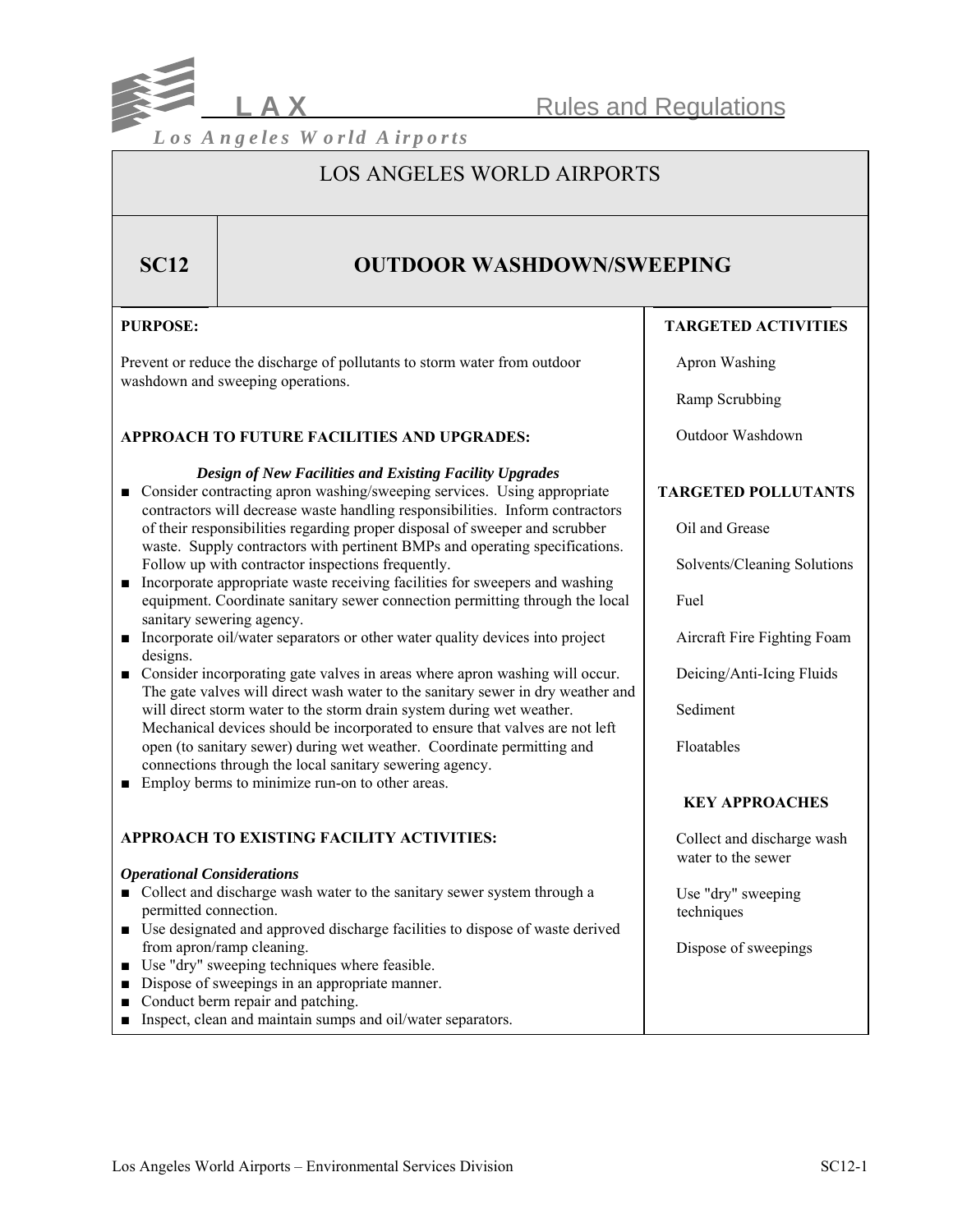

## LOS ANGELES WORLD AIRPORTS

## **SC12** | **OUTDOOR WASHDOWN/SWEEPING**

## *Contingency Response*

■ Maintain adequate supplies of spill response equipment and materials in accessible locations near areas where spills may be likely to occur.

## *Inspection and Training*

- Provide the appropriate level of employee training in the following areas: spill response and prevention, storm water pollution prevention education (see SC-10 for storm water pollution education approaches), right-to-know awareness training, and hazardous materials management.
- Develop regular maintenance and inspection programs for oil/water separators. Document inspections and maintenance in a log book.
- Characterize wastes derived from oil/water separators. Dispose of these wastes properly and provide appropriate employee training.

## **REQUIREMENTS:**

- Capital costs vary depending on measures implemented. - LOW COST: \$500-1,000 for berm construction. - MEDIUM COST: \$5,000-20,000 for plumbing modification (including re-routing discharge to the sanitary sewer and installing a simple sump).
- O&M costs increase with increasing capital investment:

## **LIMITATIONS:**

■ Some wastewater agencies may require pretreatment and monitoring of wash water discharges derived from apron washing to the sanitary sewer.

## **RELEVANT RULES AND REGULATIONS:**

Industrial Activities Storm Water General Permit, April 17, 1997 .40 CFR 110.3 Discharge of Oil .40 CFR 122-124 NPDES Regulations for Storm Water Discharges .40 CFR 401 Effluent Limitation Guidelines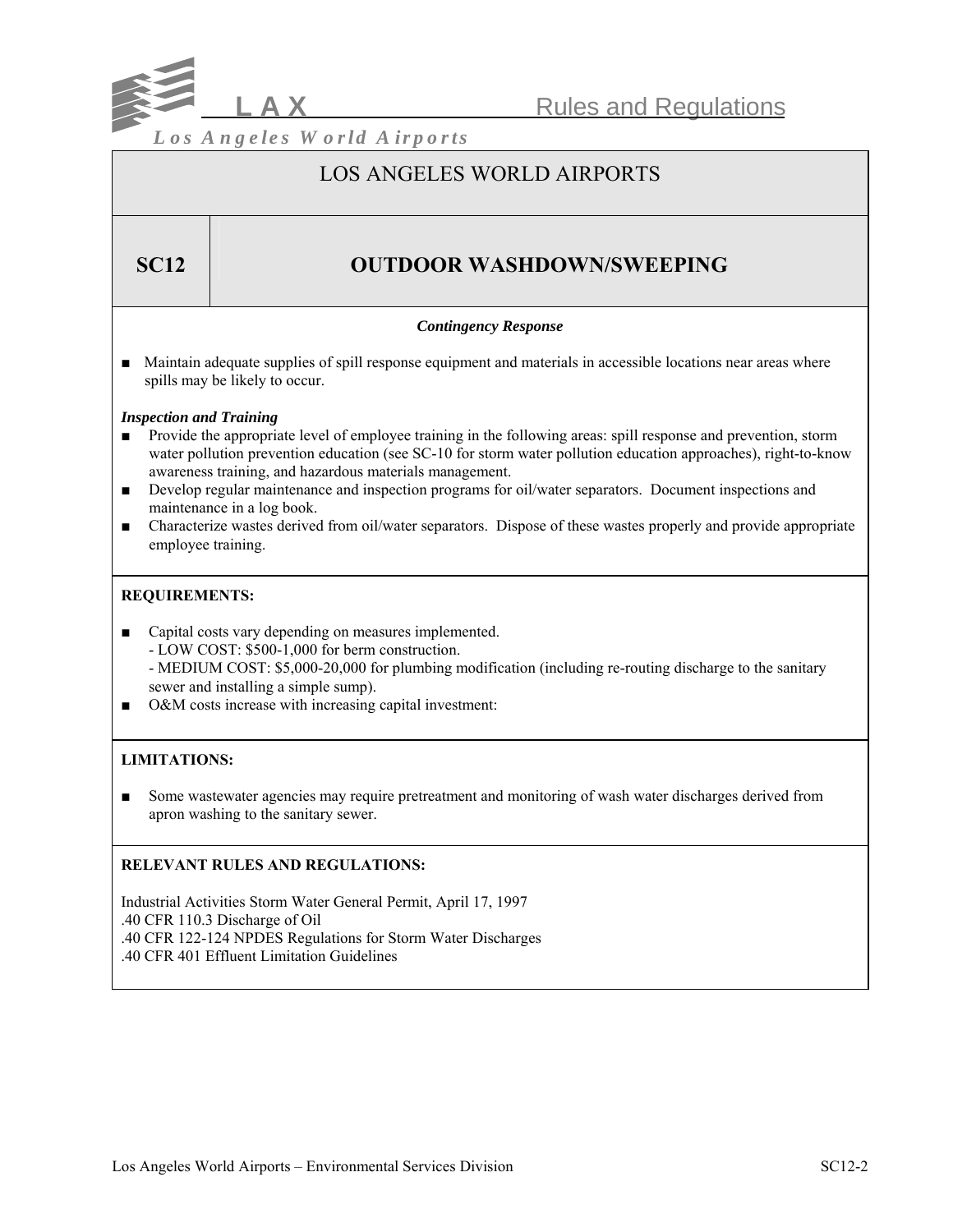

**Rules and Regulations** 

*L os A ngeles W orld A irports*

## LOS ANGELES WORLD AIRPORTS

## **SC13 FIRE FIGHTING FOAM DISCHARGE**

## **PURPOSE:**

Eliminate discharges to the storm drain system associated with flushing or testing of fire fighting foam systems.

## **APPROACH TO FUTURE FACILITIES AND UPGRADES:**

#### *Design of New Facilities and Existing Facility Upgrades*

- Design testing facility with the following characteristics:
	- Located away from storm drain inlets, drainage facilities or water bodies.
	- Paved with concrete or asphalt, or stabilized with an aggregate base.
	- Bermed to contain foam and to prevent run-on.
	- Configure discharge area with a sump to allow collection and disposal of foam.
- Discharge foam waste to a sanitary sewer. Foam waste shall not be discharged to storm drains or water bodies.

## **APPROACH TO EXISTING FACILITY ACTIVITIES:**

#### *Operational Considerations*

- Perform fire fighting foam testing operations only in areas designated by LAWA as appropriate for such activities.
- Properly dispose of, or recycle, foam discharge.
- Service sump regularly.
- Conduct berm repair and patching.
- Inspect, clean, and maintain sumps.

#### *Contingency Response*

■ Maintain adequate supplies of spill response equipment and materials in accessible locations near area of activity.

## *Inspection and Training*

- Inspect testing facility weekly or monthly, depending on frequency of use.
- Provide the appropriate level of employee training in the following areas: spill response and prevention, storm water pollution prevention education (see SC-10 for storm water pollution education approaches), right-to-know awareness training, and hazardous materials management.

## **TARGETED ACTIVITIES**

 Fire Fighting Equipment Testing

 Fire Fighting Equipment Flushing

### **TARGETED POLLUTANTS**

 Aircraft Fire Fighting Foam

## **KEY APPROACHES**

 Perform testing operations in designated areas

 Properly dispose of, or recycle, foam discharge

Service sump regularly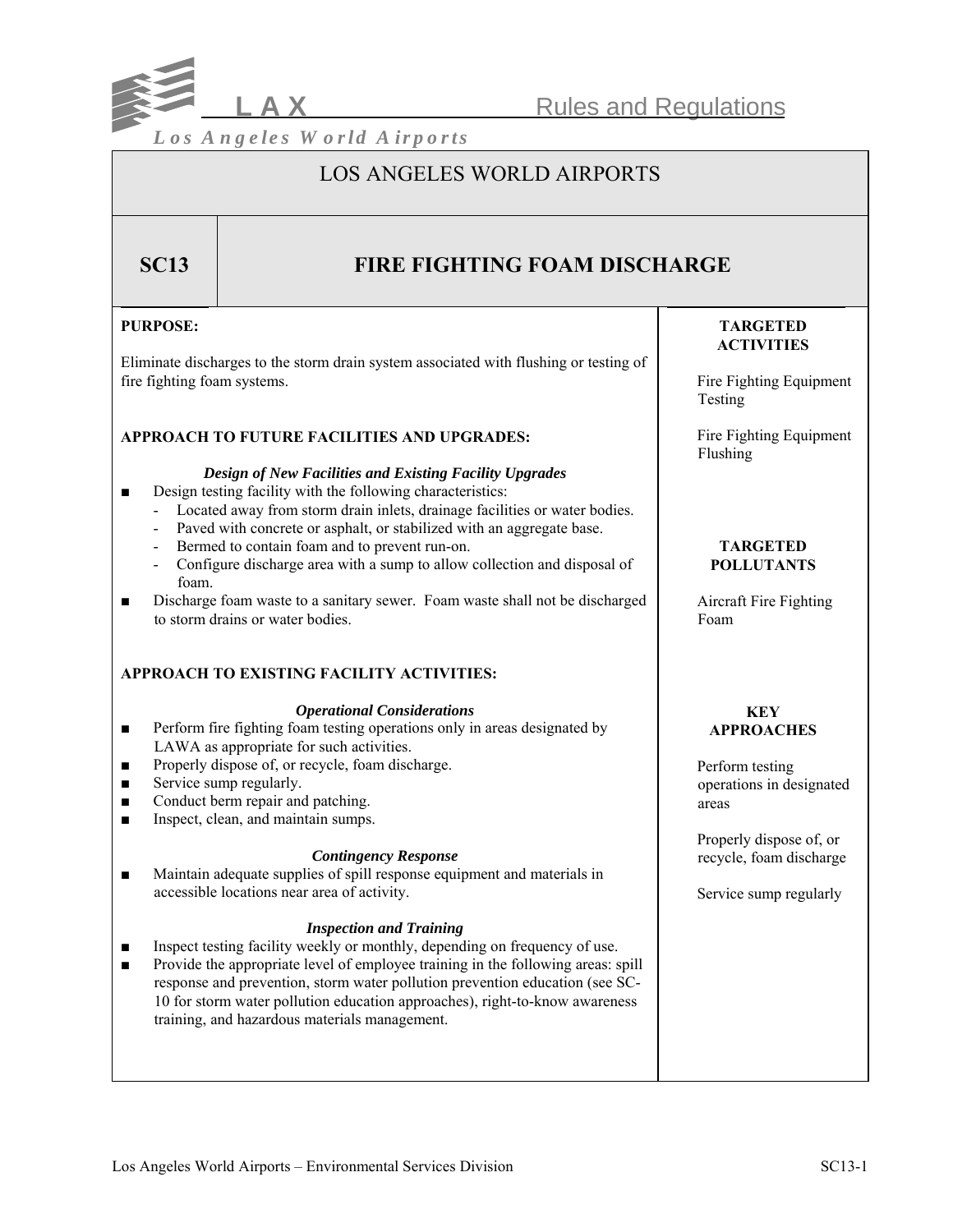

## LOS ANGELES WORLD AIRPORTS

# **SC13** FIRE FIGHTING FOAM DISCHARGE

## **REQUIREMENTS:**

- Capital costs vary depending on measures implemented.
	- LOW COST: \$500-1,000 for berm construction.
	- MEDIUM COST: \$5,000-20,000 for plumbing modifications (including re-routing discharge to the sanitary sewer and installing a simple sump.
- O&M costs increase with increasing capital investment.

## **LIMITATIONS:**

■ Some wastewater agencies may require pretreatment and monitoring of this type of discharge to the sanitary sewer.

## **RELEVANT RULES AND REGULATIONS:**

Industrial Activities Storm Water General Permit, April 17, 1997 .40 CFR 122-124 NPDES Regulations for Storm water Discharges .40 CFR 401 Effluent Limitation Guidelines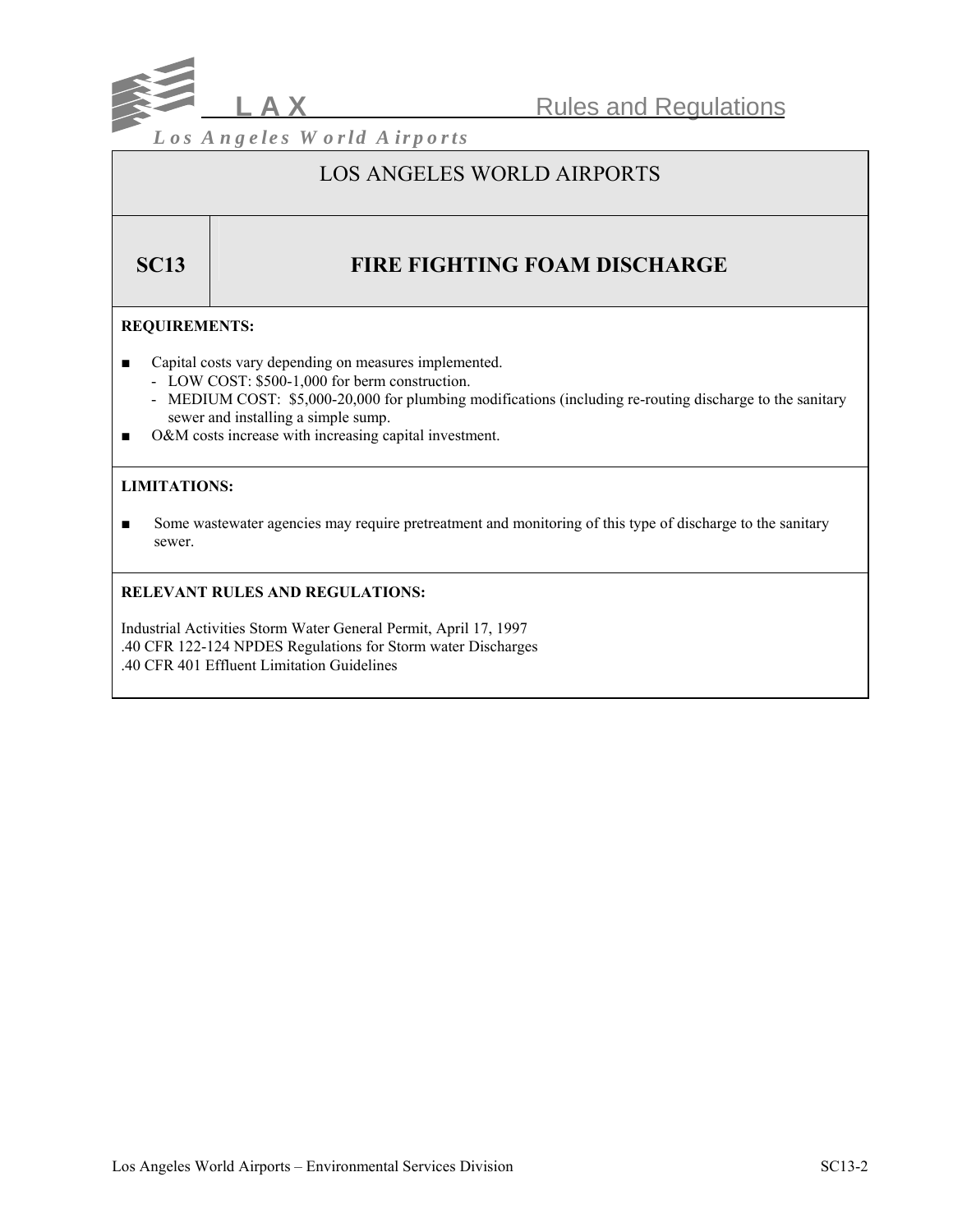

**Rules and Regulations** 

# LOS ANGELES WORLD AIRPORTS

## **SC14** POTABLE WATER SYSTEM FLUSHING

## **Purpose:**

Eliminate discharges to the storm drain system associated with flushing of aircraft potable water systems.

## **APPROACH TO FUTURE FACILITIES AND UPGRADES:**

## *Design of New Facilities and Existing Facility Upgrades*

- Design water truck flushing area with the following characteristics:
	- Located away from storm drain inlets or drainage facilities.
	- Paved with concrete or asphalt, or stabilized with an aggregate base.
	- Bermed to contain wastewater and to prevent run-on.
	- Configure discharge area with a sump to allow collection and disposal of water.
- Discharge water to a permitted sanitary sewer connection. Waste water shall not be discharged to storm drains.

## **APPROACH TO EXISTING FACILITY ACTIVITIES:**

### *Operational Considerations*

- Perform water truck flushing operations only in designated areas, designed with berms to prevent run-on and runoff. Do not perform flushing near storm drains.
- Collect all discharge from aircraft potable water flushing or water truck flushing containing Purine, chlorine bleach or other chemicals and properly discharge to a permitted sanitary sewer connection, or recycle the water.
- Conduct berm repair and patching.
- Inspect, clean and maintain sumps and on-site treatment and recycling units.

## *Contingency Response*

■ Maintain adequate supplies of spill response equipment and materials in accessible locations near area of activity.

## **TARGETED ACTIVITIES**

 Aircraft potable water system cleaning and flushing Water truck cleaning and flushing

## **TARGETED POLLUTANTS**

Purine

Chlorine Bleach

## **KEY APPROACHES**

 Perform water truck flushing in designated areas only

 Collect all discharge from aircraft potable water flushing or water truck flushing and discharge to a permitted sanitary sewer connection

 Do not discharge water to the ground or storm drain sanitary sewer connection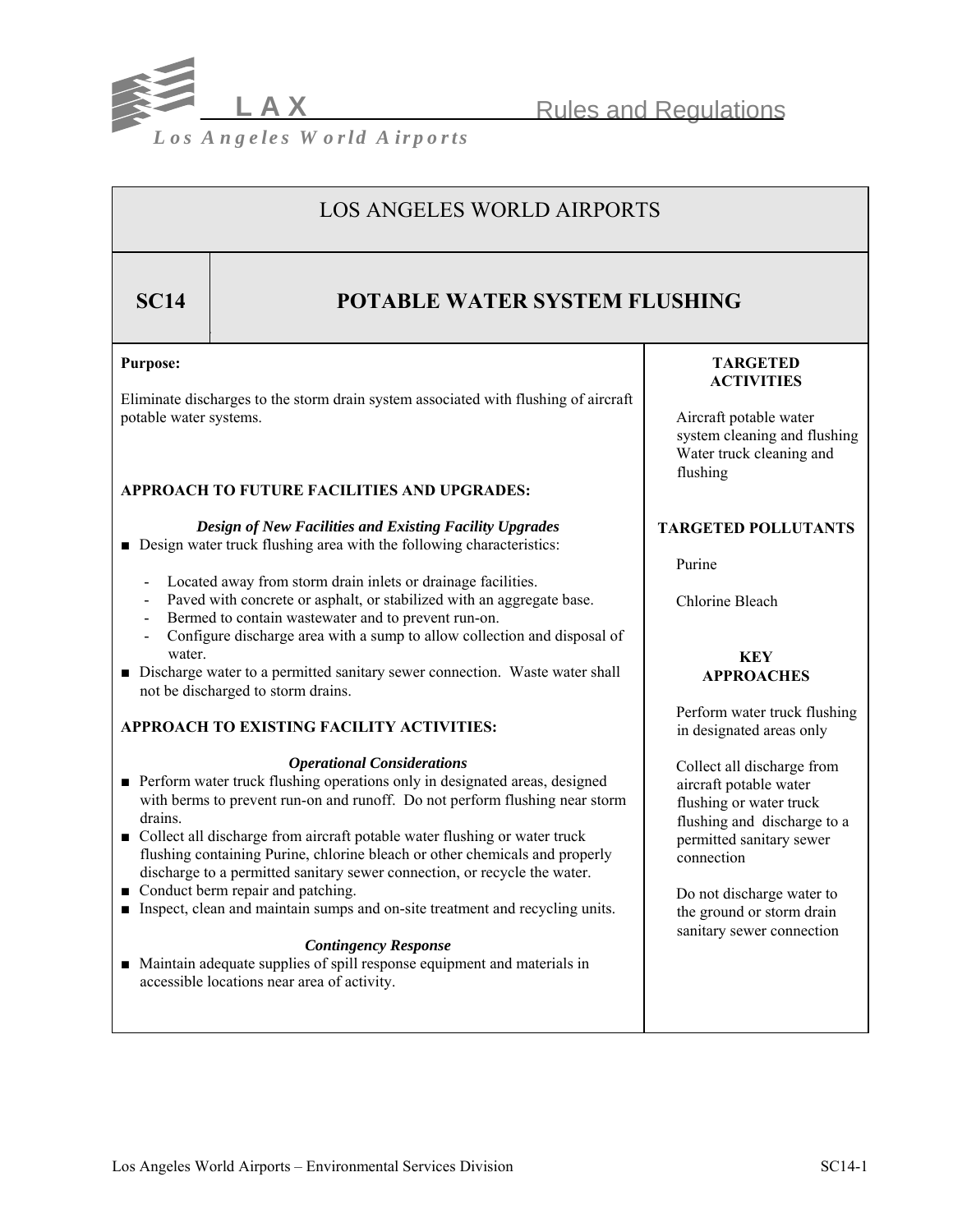

# LOS ANGELES WORLD AIRPORTS **SC14** POTABLE WATER SYSTEM FLUSHING *Inspection and Training* ■ Provide the appropriate level of employee training in the following areas: spill response and prevention, storm water pollution prevention education (see SC-10 for storm water pollution educational approaches), right-to-know awareness training, and hazardous materials management. ■ Monitor flushing operations regularly to ensure that proper collection and disposal of discharge is being performed. **REQUIREMENTS:**  ■ Capital costs are low for implementation of collection system for aircraft potable water flushing. ■ For new facility, capital costs vary depending on measures implemented. - LOW COST: \$500-1,000 for berm construction. - MEDIUM COST: \$5,000-20,000 for plumbing modifications (including re-routing discharge to the sanitary sewer and installing a simple sump. - HIGH COST: \$30,000-150,000 for on-site treatment and recycling. - **LIMITATIONS**  ■ Some wastewater agencies may require pretreatment and monitoring of this type of discharge to the sanitary sewer. **RELEVANT RULES AND REGULATIONS:**

Industrial Activities Storm Water General Permit, April 17, 1997 .40 CFR 122-124 NPDES Regulations for Storm Water Discharges .40 CFR 401 Effluent Limitation Guidelines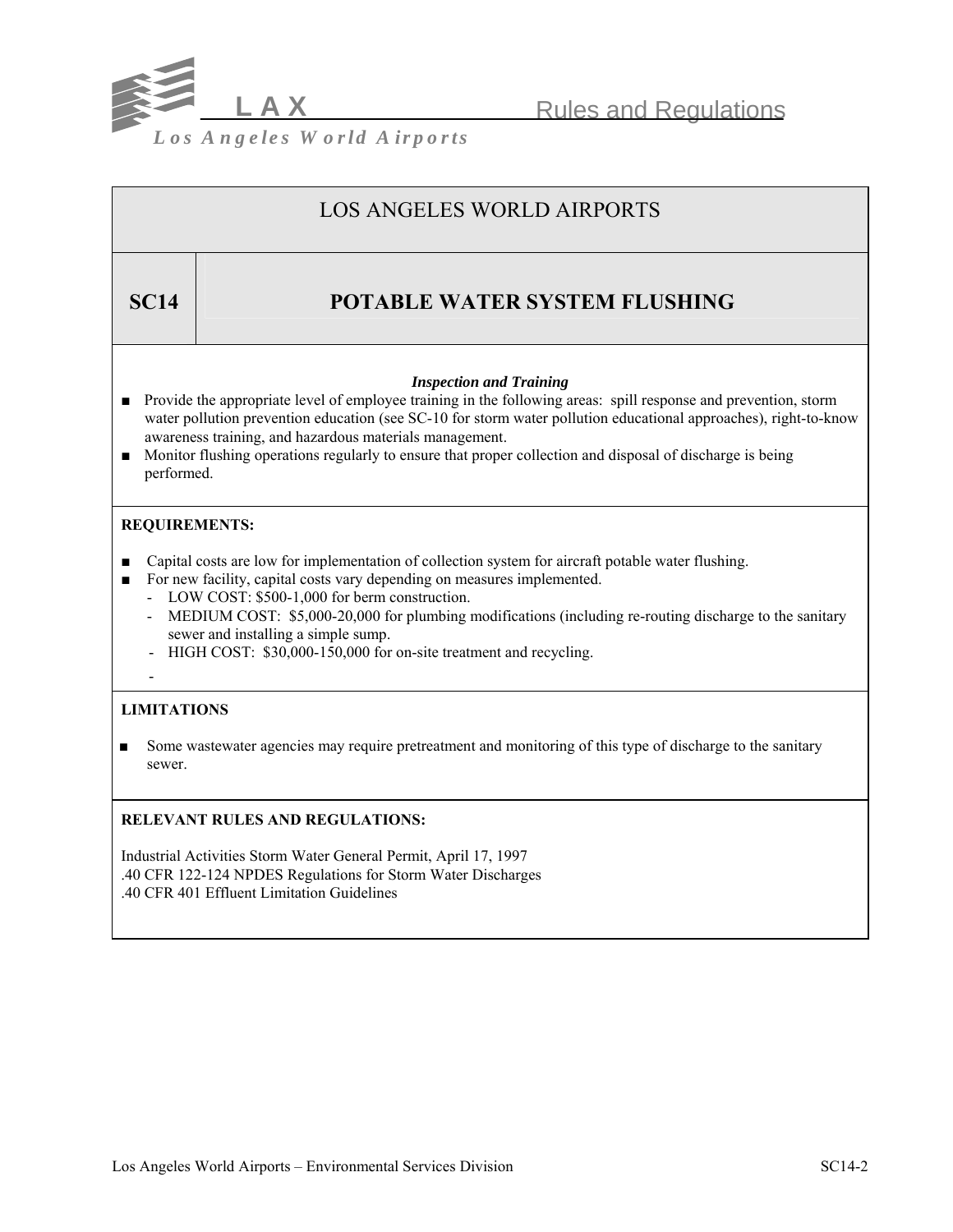

LOS ANGELES WORLD AIRPORTS

# **SC15 RUNWAY RUBBER REMOVAL**

## **PURPOSE:**

Eliminate discharges to the storm drain of particulate rubber generated by runway rubber removal activities.

## **APPROACH TO FUTURE FACILITIES AND UPGRADES:**

*Design of New Facilities and Existing Facility Upgrades* ■ Design runway storm drain culverts to allow placement of particulate capture devices, such as hay bales or filter fabric, that will capture rubber and dirt particles generated during periodic runway rubber removal activities.

## **APPROACH TO EXISTING FACILITIES ACTIVITIES:**

## *Operational Considerations*

- Place devices that will capture rubber particulates, such as hay bales or filter fabric, over storm drain culverts or at other areas that will capture rubber particulates generated during periodic runway rubber removal activities.
- Use manual or mechanical cleaning methods (ordinary mechanical street sweepers) to remove rubber particulates from the runway and adjacent paved areas after periodic runway rubber removal activities.

## *Inspection and Training*

- Provide the appropriate level of employee training in the following areas: spill response and prevention, storm water pollution prevention education (see SC-10 for storm water pollution education approaches), right-to-know awareness training, and hazardous materials management.
- Inspect storm drain culverts or runway drainage areas after runway rubber removal activities.

## **REQUIREMENTS:**

- Capital and O&M costs should be low.
- Maintenance costs should be low

## **LIMITATIONS:**

# Runway drainage patterns may not be suitable for the collection of rubber particulates in wash water run-off.

## **RELEVANT RULES AND REGULATIONS:**

Industrial Activities Storm Water General Permit, April 17, 1997

## **TARGETED ACTIVITIES**

Runway Rubber Removal

## **TARGETED POLLUTANTS**

Rubber particles

Dirt particles

#### **KEY APPROACHES**

 Use hay bales or filter fabric over culverts

 Use manual or mechanical cleaning methods (e.g., street sweepers) to remove particulates following normal removal process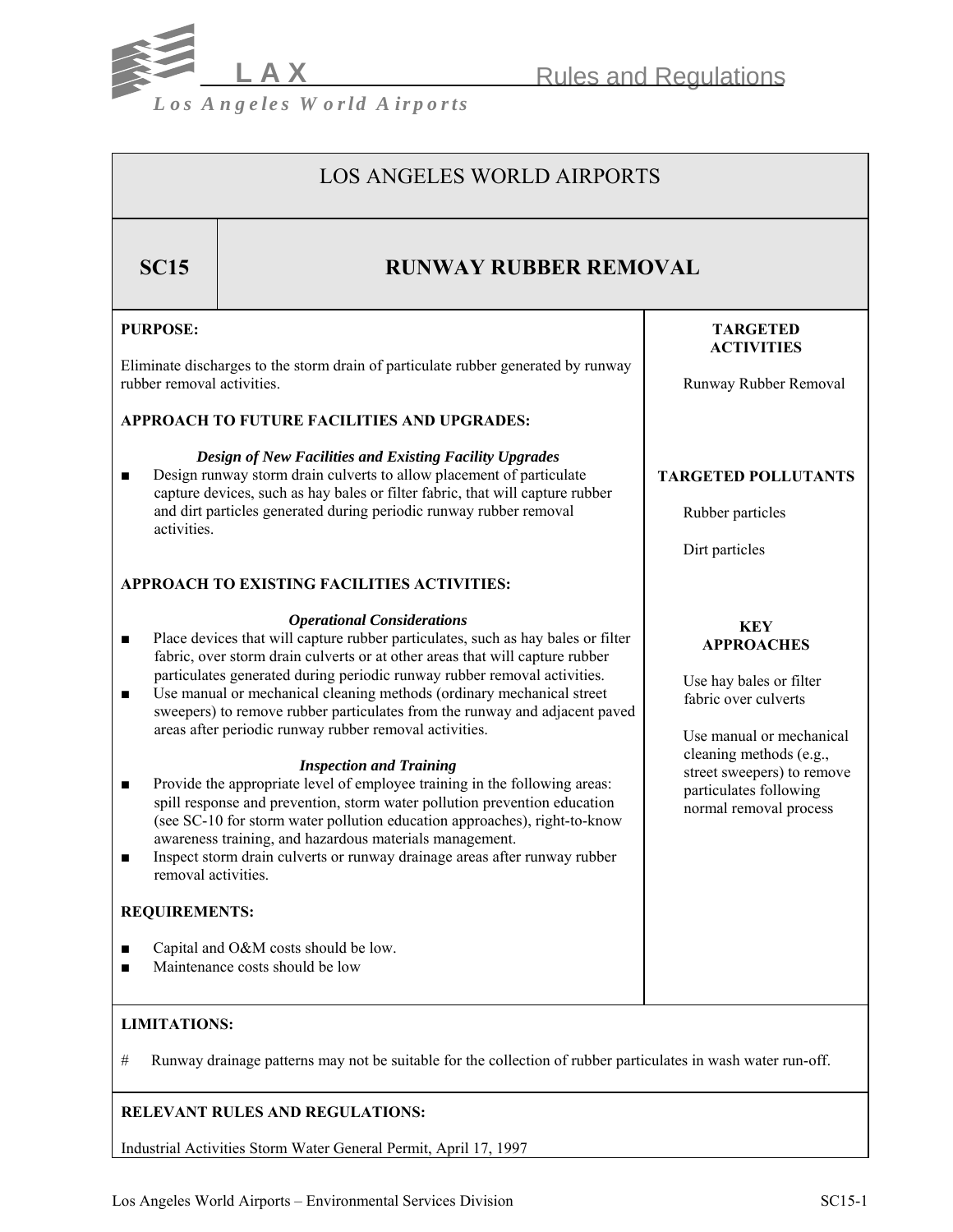

.40 CFR 122-124 NPDES Regulations for Storm Water Discharges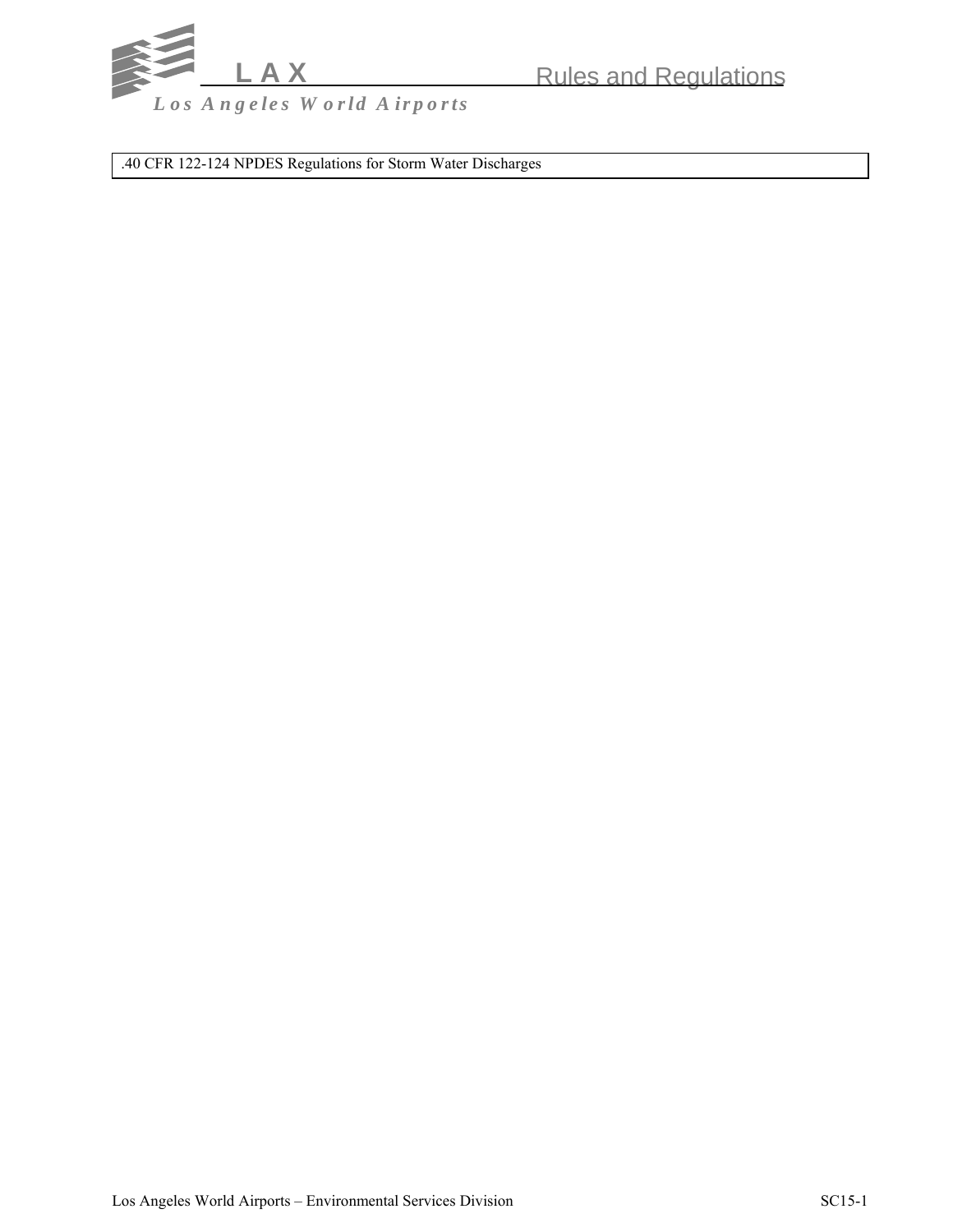**Rules and Regulations** 



## LOS ANGELES WORLD AIRPORTS

## **TC1 OIL/WATER SEPARATORS**

## **PURPOSE:**

Oil/Water separators are baffled chambers designed to remove petroleum compounds and grease from storm water. Oil/water separators also remove floatable debris and settled solids (sediment).

## **APPROACH TO FUTURE FACILITIES AND UPGRADES:**

## *Design of New Facilities and Existing Facility Upgrades*

Oil/water separators are typically used in areas where the concentrations of petroleum hydrocarbons, floatables, or sediment may be abnormally high and source control techniques are not very effective. There are two types of oil/water separators: the American Petroleum Institute (API) separator and the coalescing plate separator (CPS). Design, sizing, and placement of oil/water separators is dependent on several factors including: tributary area, type of activity, pollutant type and concentration, and water temperature. General sizing guidelines for API separators include the following:

- Horizontal velocity: 3 feet per minute.
- Depth of 3 to 8 feet.
- Depth-to-width ratio of  $0.3$  to  $0.5$ .
- $\blacksquare$  Width of 6 to 16 feet.<br>
Baffle height-to-depth
- Baffle height-to-depth ratios of 0.85 for top baffles and 0.15 for bottom baffles.

CPS separator sizing is more complex. Sizing calculations require the inclusion of information such as packing plate surface areas and plate angles. CPS separators can, due to their packed plate design, remove the same quantities of oils and greases while occupying less space than API separators.

## **APPROACH TO EXISTING FACILITIES ACTIVITIES:**

## *Operational Considerations*

- Separators must be inspected and cleaned frequently for accumulated oil, grease, floating debris and sediments to be effective storm water quality controls.
- Oil absorbent pads are to be replaced as needed, but will always be replaced prior to the wet season.

## **TARGETED ACTIVITIES**

Aircraft/Vehicle/ Equipment Maintenance

Aircraft/Vehicle/ Equipment Fueling

Aircraft/Vehicle/ Equipment Washing

Equipment Maintenance/ Degreasing

Fuel/Chemical Storage

Cargo Handling

## **TARGETED POLLUTANTS**

Oil and Grease

Fuel

Floatables

Sediment

## **KEY APPROACHES**

Frequently inspect and clean separators

Replace absorbent pads as needed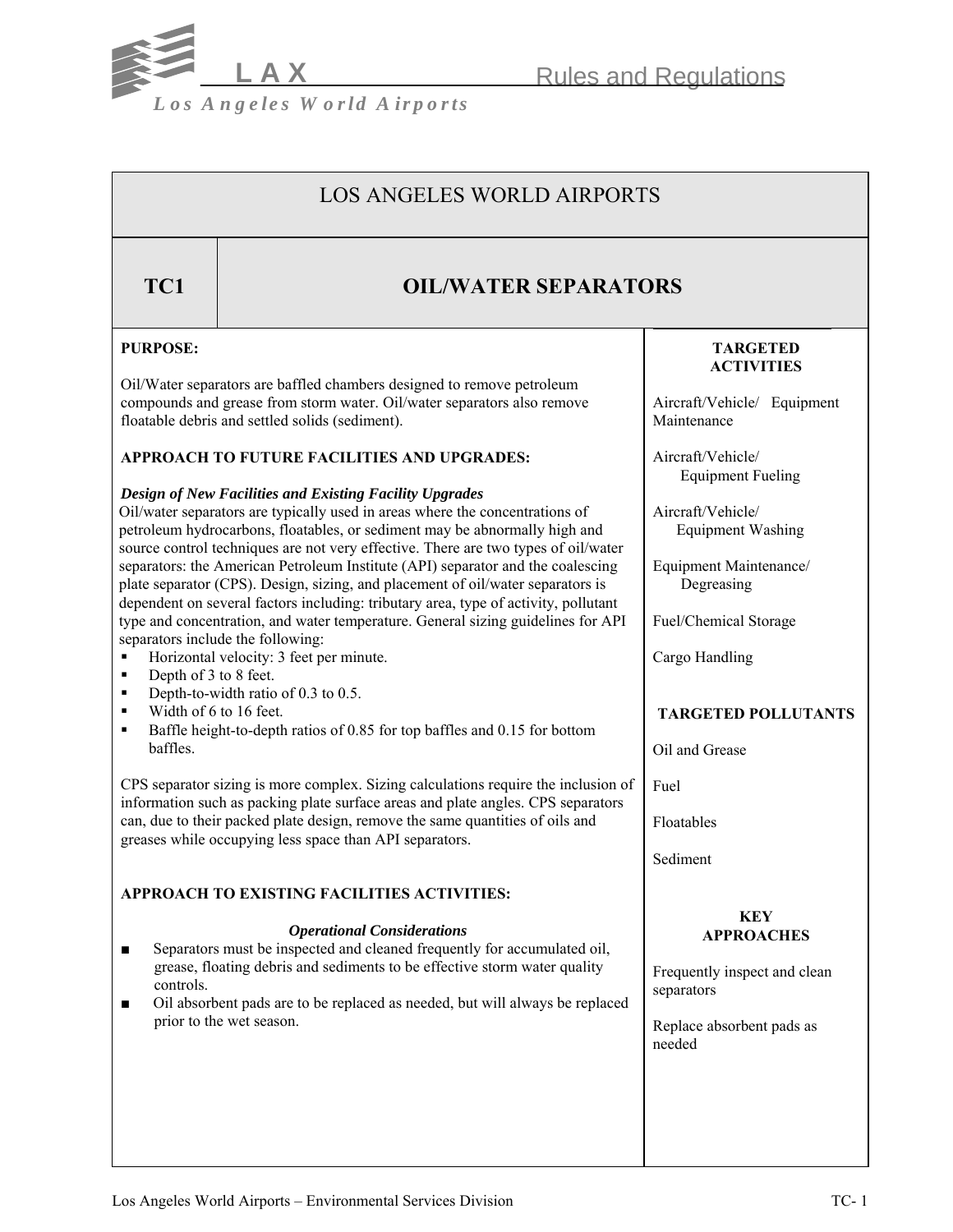

**L A X** Rules and Regulations

*L os A ngeles W orld A irports*

# LOS ANGELES WORLD AIRPORTS

## **TC1** OIL/WATER SEPARATORS

## *Operational Considerations (continued):*

- The effluent valve will be closed during cleaning operations.
- Any standing water removed during the cleaning operation must be disposed of in accordance with federal, state, and local requirements.
- Any standing water removed during the cleaning operation must be replaced with clean water to prevent oil carry-over through the outlet.

## *Contingency Response*

 Maintain adequate supplies of spill response equipment and materials in accessible location near areas where spills may be likely to occur.

## *Inspection and Training*

- Provide the appropriate level of employee training in the following areas: spill response and prevention, storm water pollution prevention education (see SC-10 for storm water pollution education approaches), right-to-know awareness training, and hazardous materials management.
- Perform and document in a log book all inspections and maintenance operations
- Develop a written operating, sampling and reporting procedure under local storm water authority guidelines. Train appropriate employees to implement these procedures.

## **REQUIREMENTS:**

■ Capital and O&M costs should be low.

## **LIMITATIONS:**

 Oil/water separator installations should be designed and installed by experienced individuals. Little data on the characteristics of petroleum hydrocarbons in storm water leads to considerable uncertainty about separator performance.

## **RELEVANT RULES AND REGULATIONS:**

Industrial Activities Storm Water General Permit, April 17, 1997 .40 CFR 110.3 Discharge of Oil .40 CFR 112 Oil Pollution Prevention (SPCC/OPA Plans) .40 CFR 117.3 Determination of Reportable Quantities for a Hazardous Substance .40 CFR 122-124 NPDES Regulations for Storm Water Discharges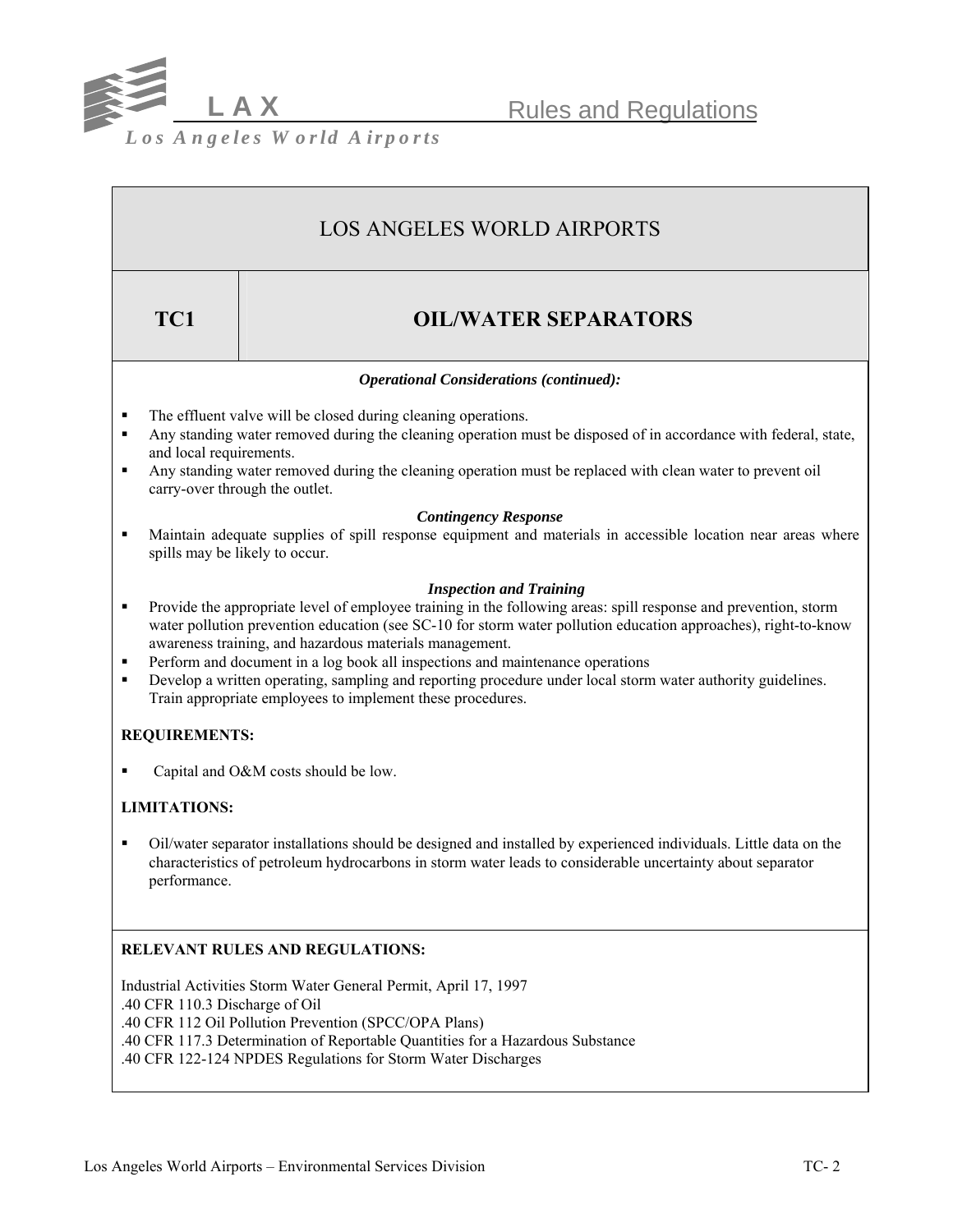

Rules and Regulations

*L os A ngeles W orld A irports*

## LOS ANGELES WORLD AIRPORTS

## **SR1** EMERGENCY SPILL CLEANUP PLANS

## **PURPOSE:**

Prevent or reduce the discharge of pollutants to storm water resulting from petroleum products or other materials

## **GENERAL APPROACH:**

Owners and operators of facilities that store, process, or refine oil or oil products may be required by federal law (40 CFR 112) to develop and implement a Spill Prevention Control and Countermeasure (SPCC) plan. Emergency spill cleanup plans should include the following information:

- A description of the facility including the owner's name and address, the nature of the facility activity, and the general types and quantities of chemicals stored at the facility.
- A site plan showing the location of storage areas for chemicals, the location of storm drains, site drainage patterns, fire water source locations, and the location and description of any devices used to contain spills such as positive shut-off control valves.
- Notification procedures to be implemented in the event of a spill, such as key company personnel and local, state, and federal agencies.
- **Instructions regarding cleanup procedures**
- Designated personnel with overall spill response cleanup responsibility.

## **APPROACH TO EXISTING FACILITY ACTIVITIES:**

## Operational Considerations

- **Post a summary of the plan at appropriate site locations,**  identifying the spill cleanup coordinators, location of cleanup equipment, and phone numbers of regulatory **agencies to be contacted in the event of a spill.**
- **E** Maintain an inventory of appropriate cleanup materials **on-site and strategically deploy cleanup materials based on the type and uantities of chemicals present. q**
- **Make absorbent readily available in the fueling areas**

|                                                              | <b>SPILIS</b>                                         |
|--------------------------------------------------------------|-------------------------------------------------------|
| <b>Contingency Response</b>                                  | Availability of spill response<br>equipment/materials |
| Perform the following notifications in the event of a spill: |                                                       |
| Fire Department                                              | Required Agency Notification                          |

## TARGETED ACTIVITIES

Aircraft/Vehicle/ Equipment Maintenance Aircraft/Vehicle/ Equipment fueling Aircraft/Vehicle/ Equipment Washing Cargo Handling Fuel/Chemical Storage Equipment Degreasing

## TARGETED POLLUTANTS

Fuel

Vehicle Fluids/Oils

Solvent/Cleaning Solutions

Pesticides/herbicides/ Fertilizers

Battery Acid

## KEY APPROACHES

Develop/implement SPCC, if required

SPCC implementation training

Immediate containment/cleanup of spills